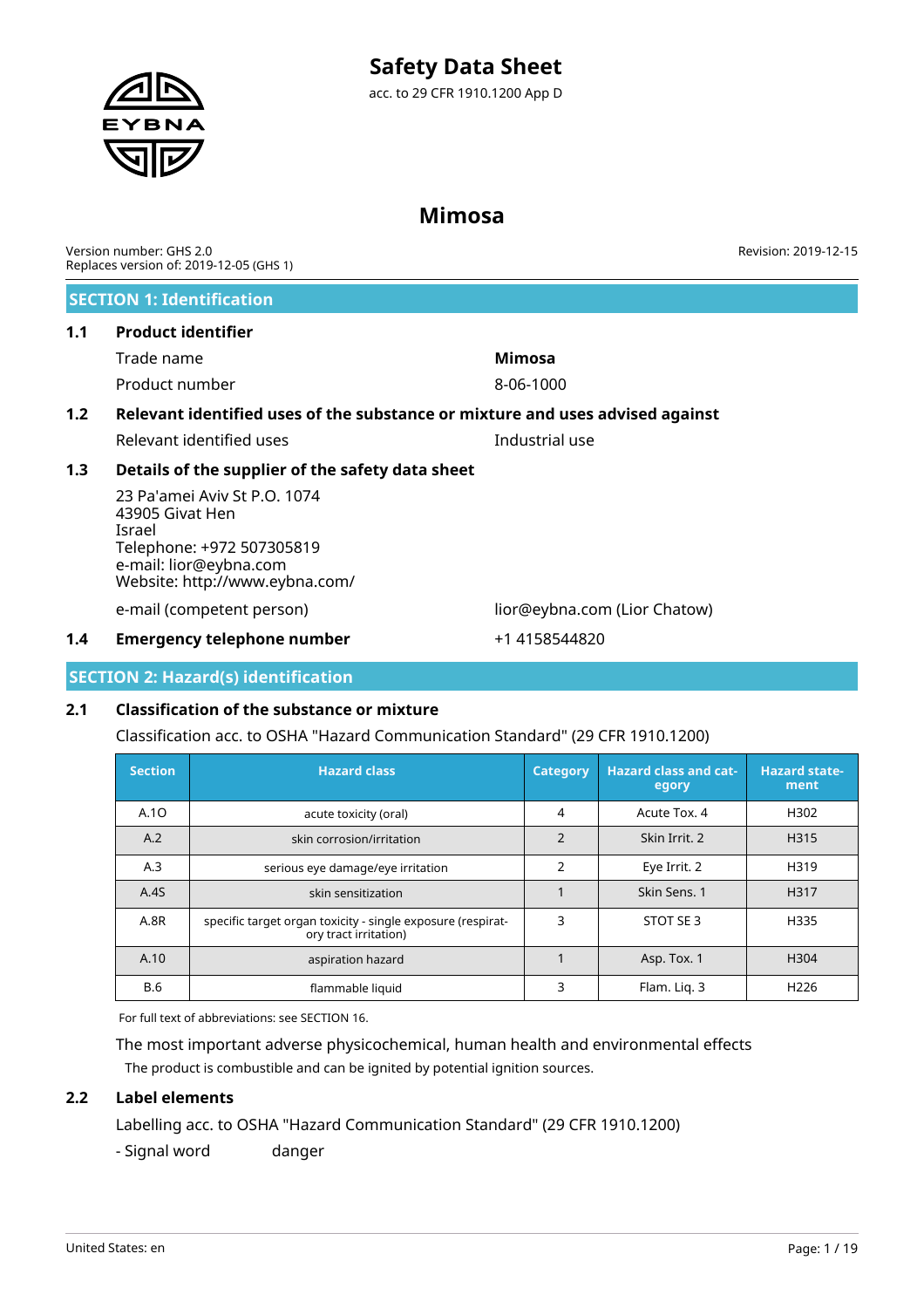

# **Mimosa**

Version number: GHS 2.0 Replaces version of: 2019-12-05 (GHS 1) Revision: 2019-12-15

### - Pictograms



### - Hazard statements

| H <sub>226</sub> | Flammable liquid and vapor.                   |
|------------------|-----------------------------------------------|
| H302             | Harmful if swallowed.                         |
| H304             | May be fatal if swallowed and enters airways. |
| H315             | Causes skin irritation.                       |
| H317             | May cause an allergic skin reaction.          |
| H319             | Causes serious eye irritation.                |
| H335             | May cause respiratory irritation.             |
|                  |                                               |

### - Precautionary statements

| P210           | Keep away from heat/sparks/open flames/hot surfaces. No smoking.                                                                    |
|----------------|-------------------------------------------------------------------------------------------------------------------------------------|
| P240           | Ground/bond container and receiving equipment.                                                                                      |
| P241           | Use explosion-proof electrical/ventilating/lighting equipment.                                                                      |
| P242           | Use only non-sparking tools.                                                                                                        |
| P243           | Take precautionary measures against static discharge.                                                                               |
| P261           | Avoid breathing dust/fume/gas/mist/vapors/spray.                                                                                    |
| P270           | Do not eat, drink or smoke when using this product.                                                                                 |
| P271           | Use only outdoors or in a well-ventilated area.                                                                                     |
| P272           | Contaminated work clothing must not be allowed out of the workplace.                                                                |
| P280           | Wear protective gloves/eye protection/face protection.                                                                              |
| P301+P310      | If swallowed: Immediately call a poison center/doctor.                                                                              |
| P301+P312      | If swallowed: Call a poison center/doctor if you feel unwell.                                                                       |
| P302+P352      | If on skin: Wash with plenty of water.                                                                                              |
| P303+P361+P353 | If on skin (or hair): Take off immediately all contaminated clothing. Rinse skin with water/<br>shower.                             |
| P304+P340      | If inhaled: Remove person to fresh air and keep comfortable for breathing.                                                          |
| P305+P351+P338 | If in eyes: Rinse cautiously with water for several minutes. Remove contact lenses, if present<br>and easy to do. Continue rinsing. |
| P312           | Call a poison center/doctor if you feel unwell.                                                                                     |
| P321           | Specific treatment (see on this label).                                                                                             |
| P330           | Rinse mouth.                                                                                                                        |
| P331           | Do NOT induce vomiting.                                                                                                             |
| P362           | Take off contaminated clothing and wash it before reuse.                                                                            |
| P363           | Wash contaminated clothing before reuse.                                                                                            |
| P370+P378      | In case of fire: Use sand, carbon dioxide or powder extinguisher to extinguish.                                                     |
| P403+P233      | Store in a well-ventilated place. Keep container tightly closed.                                                                    |
| P403+P235      | Store in a well-ventilated place. Keep cool.                                                                                        |
| P405           | Store locked up.                                                                                                                    |
| P501           | Dispose of contents/container to industrial combustion plant.                                                                       |
|                |                                                                                                                                     |

### **2.3 Other hazards**

Hazards not otherwise classified

Very toxic to aquatic life with long lasting effects (GHS category 1: aquatic toxicity - acute and/or chronic).

### Results of PBT and vPvB assessment

This mixture does not contain any substances that are assessed to be a PBT or a vPvB.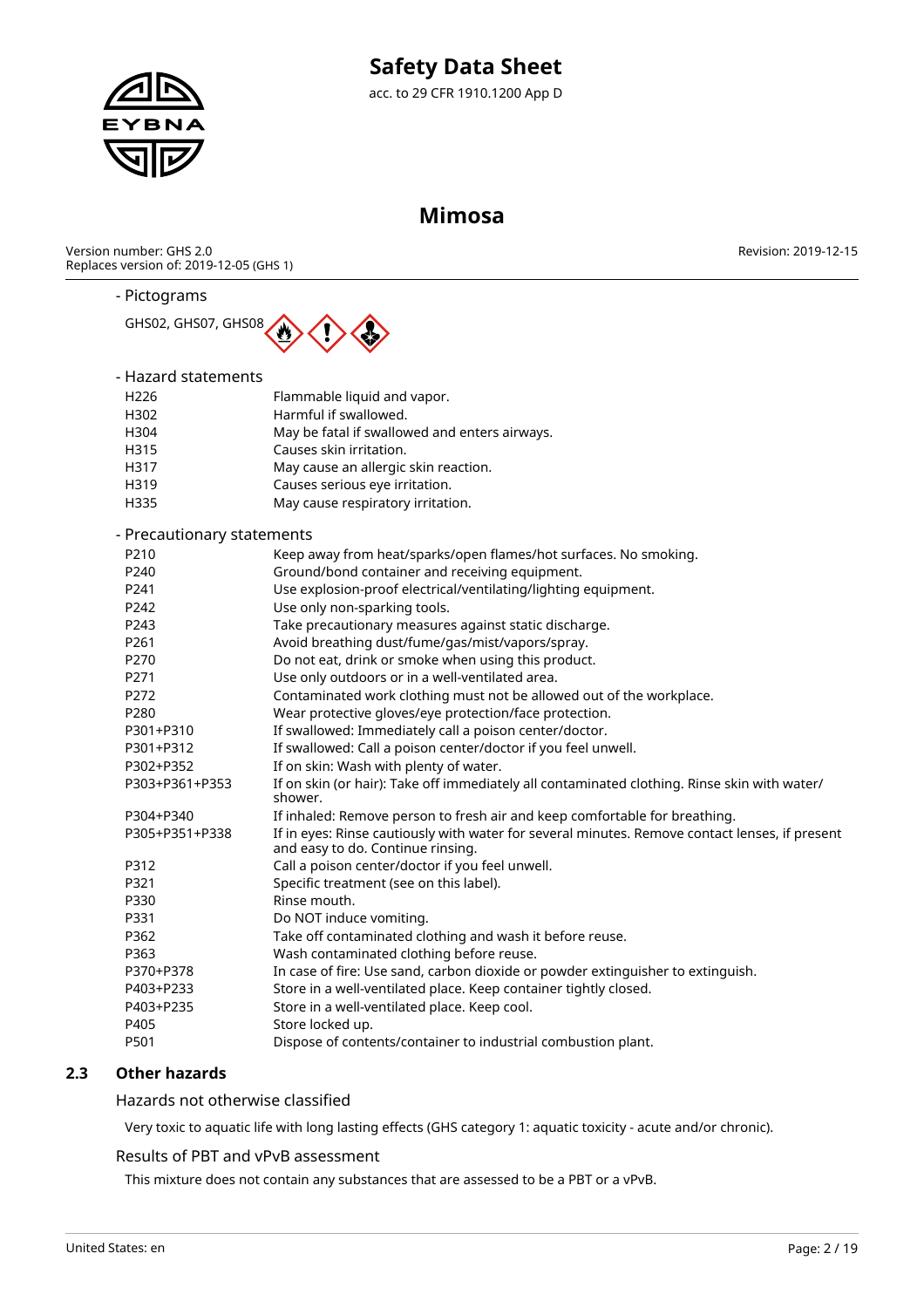

# **Mimosa**

Version number: GHS 2.0 Replaces version of: 2019-12-05 (GHS 1)

Revision: 2019-12-15

### **SECTION 3: Composition/information on ingredients**

### **3.1 Substances**

Not relevant (mixture)

### **3.2 Mixtures**

Description of the mixture

| <b>Name of substance</b>         | Wt%       | <b>Classification acc. to GHS</b>                                                                                                                                                                                |
|----------------------------------|-----------|------------------------------------------------------------------------------------------------------------------------------------------------------------------------------------------------------------------|
| Proprietary Sesquiterpene        | $25 - 50$ | Acute Tox. 4 / H302                                                                                                                                                                                              |
| Proprietary Monoterpene          | $10 - 25$ | Acute Tox. 4 / H302<br>Acute Tox. 4 / H312<br>Acute Tox. 4 / H332<br>Skin Irrit. 2 / H315<br>Eye Irrit. 2 / H319<br>Skin Sens. 1B / H317<br><b>STOT SE 3 / H335</b><br>Asp. Tox. 1 / H304<br>Flam. Liq. 3 / H226 |
| Proprietary Monoterpene          | $10 - 25$ | Acute Tox. 4 / H302<br>Skin Irrit. 2 / H315<br>Eye Irrit. 2 / H319<br>Skin Sens. 1 / H317<br>STOT SE 3 / H335<br>Asp. Tox. 1 / H304<br>Flam. Liq. 3 / H226                                                       |
| Proprietary Monoterpene          | $5 - 10$  | Skin Irrit. 2 / H315<br>Eye Irrit. 2 / H319<br>Skin Sens. 1 / H317<br>Asp. Tox. 1 / H304<br>Flam. Liq. 3 / H226                                                                                                  |
| Proprietary Monoterpenic Alcohol | $5 - 10$  | Skin Irrit. 2 / H315<br>Eye Irrit. 2 / H319<br>Skin Sens, 1B / H317<br><b>STOT SE 3 / H335</b><br>Flam. Liq. 4 / H227                                                                                            |
| Proprietary Monoterpene          | $5 - 10$  | Skin Irrit. 2 / H315<br>Eye Irrit. 2 / H319<br>Asp. Tox. 1 / H304<br>Flam. Liq. 3 / H226                                                                                                                         |
| Proprietary Sesquiterpene        | $5 - 10$  | Acute Tox. 4 / H302                                                                                                                                                                                              |
| Proprietary Oil                  | $0 - 1$   | Skin Irrit. 2 / H315<br>Skin Sens. 1 / H317<br>Asp. Tox. 1 / H304<br>Flam. Liq. 3 / H226                                                                                                                         |
| Proprietary Oil                  | $0 - 1$   | Skin Irrit. 2 / H315<br>Skin Sens. 1 / H317<br>Asp. Tox. 1 / H304<br>Flam. Liq. 3 / H226                                                                                                                         |

For full text of abbreviations: see SECTION 16.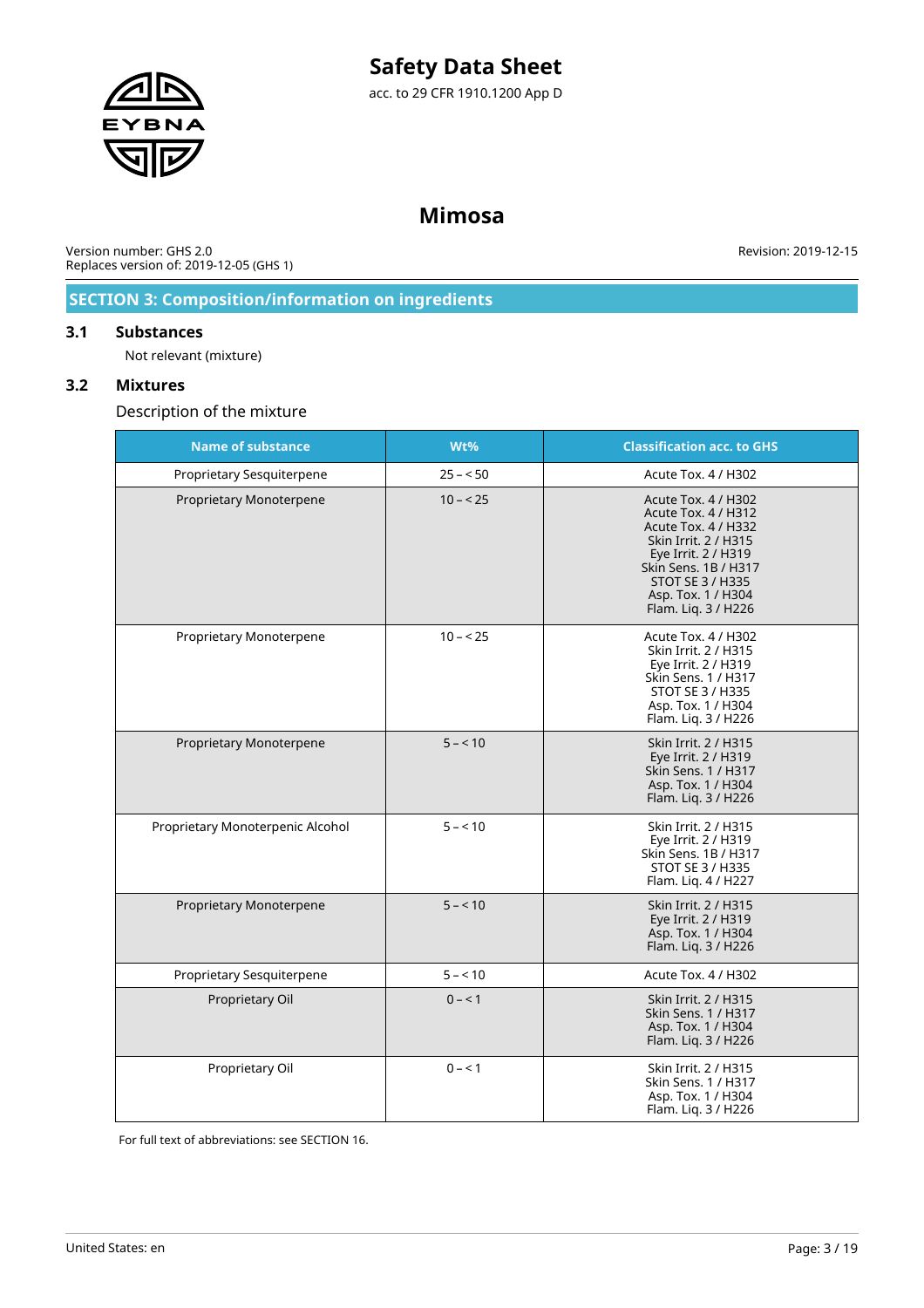

### **Mimosa**

Version number: GHS 2.0 Replaces version of: 2019-12-05 (GHS 1)

Revision: 2019-12-15

### **SECTION 4: First-aid measures**

### **4.1 Description of first- aid measures**

### General notes

Do not leave affected person unattended. Remove victim out of the danger area. Keep affected person warm, still and covered. Take off immediately all contaminated clothing. In all cases of doubt, or when symptoms persist, seek medical advice. In case of unconsciousness place person in the recovery position. Never give anything by mouth.

### Following inhalation

If breathing is irregular or stopped, immediately seek medical assistance and start first aid actions. In case of respiratory tract irritation, consult a physician. Provide fresh air.

### Following skin contact

Wash with plenty of soap and water.

### Following eye contact

Remove contact lenses, if present and easy to do. Continue rinsing. Irrigate copiously with clean, fresh water for at least 10 minutes, holding the eyelids apart.

### Following ingestion

Rinse mouth with water (only if the person is conscious). Do NOT induce vomiting.

### **4.2 Most important symptoms and effects, both acute and delayed**

Symptoms and effects are not known to date.

### **4.3 Indication of any immediate medical attention and special treatment needed**

none

### **SECTION 5: Fire-fighting measures**

### **5.1 Extinguishing media**

Suitable extinguishing media

Water spray, BC-powder, Carbon dioxide (CO2)

### Unsuitable extinguishing media

Water jet

### **5.2 Special hazards arising from the substance or mixture**

In case of insufficient ventilation and/or in use, may form flammable/explosive vapor-air mixture. Solvent vapors are heavier than air and may spread along floors. Places which are not ventilated, e.g. unventilated below ground level areas such as trenches, conduits and shafts, are particularly prone to the presence of flammable substances or mixtures.

### Hazardous combustion products

Carbon monoxide (CO), Carbon dioxide (CO2)

### **5.3 Advice for firefighters**

In case of fire and/or explosion do not breathe fumes. Coordinate firefighting measures to the fire surroundings. Do not allow firefighting water to enter drains or water courses. Collect contaminated firefighting water separately. Fight fire with normal precautions from a reasonable distance.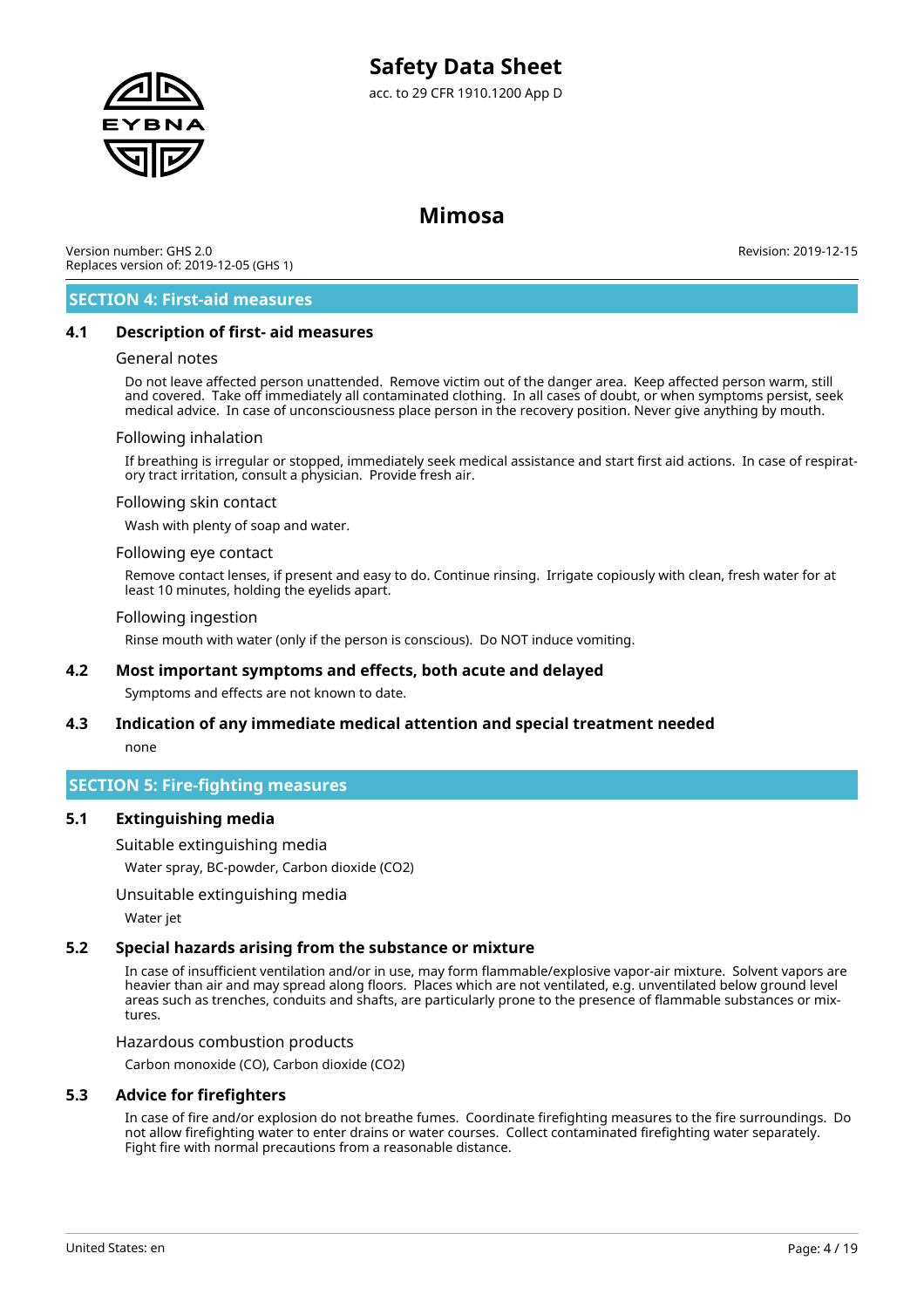

# **Mimosa**

Version number: GHS 2.0 Replaces version of: 2019-12-05 (GHS 1) Revision: 2019-12-15

### **SECTION 6: Accidental release measures**

### **6.1 Personal precautions, protective equipment and emergency procedures**

For non-emergency personnel

Remove persons to safety.

### For emergency responders

Wear breathing apparatus if exposed to vapors/dust/aerosols/gases.

### **6.2 Environmental precautions**

Keep away from drains, surface and ground water. Retain contaminated washing water and dispose of it. If substance has entered a water course or sewer, inform the responsible authority.

### **6.3 Methods and material for containment and cleaning up**

Advice on how to contain a spill

Covering of drains

### Advice on how to clean up a spill

Wipe up with absorbent material (e.g. cloth, fleece). Collect spillage: sawdust, kieselgur (diatomite), sand, universal binder

### Appropriate containment techniques

Use of adsorbent materials.

### Other information relating to spills and releases

Place in appropriate containers for disposal. Ventilate affected area.

### **6.4 Reference to other sections**

Hazardous combustion products: see section 5. Personal protective equipment: see section 8. Incompatible materials: see section 10. Disposal considerations: see section 13.

### **SECTION 7: Handling and storage**

### **7.1 Precautions for safe handling**

Recommendations

### - Measures to prevent fire as well as aerosol and dust generation

Use local and general ventilation. Avoidance of ignition sources. Keep away from sources of ignition - No smoking. Take precautionary measures against static discharge. Use only in well-ventilated areas. Due to danger of explosion, prevent leakage of vapours into cellars, flues and ditches. Ground/bond container and receiving equipment. Use explosion-proof electrical/ventilating/lighting/equipment. Use only non-sparking tools.

### - Specific notes/details

Places which are not ventilated, e.g. unventilated below ground level areas such as trenches, conduits and shafts, are particularly prone to the presence of flammable substances or mixtures. Vapors are heavier than air, spread along floors and form explosive mixtures with air. Vapors may form explosive mixtures with air.

### Advice on general occupational hygiene

Wash hands after use. Do not eat, drink and smoke in work areas. Remove contaminated clothing and protective equipment before entering eating areas. Never keep food or drink in the vicinity of chemicals. Never place chemicals in containers that are normally used for food or drink. Keep away from food, drink and animal feedingstuffs.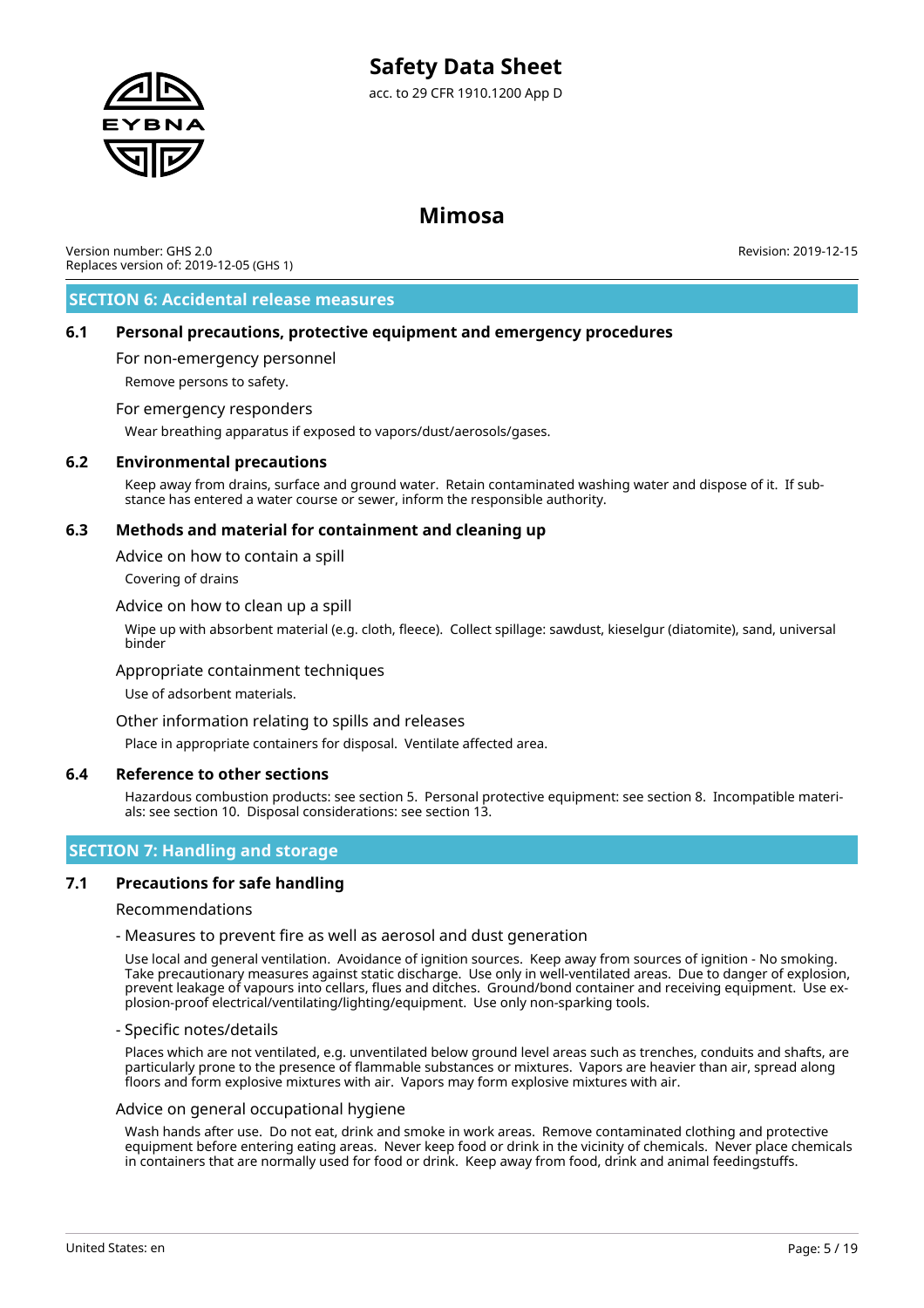

# **Mimosa**

Version number: GHS 2.0 Replaces version of: 2019-12-05 (GHS 1)

Revision: 2019-12-15

### **7.2 Conditions for safe storage, including any incompatibilities**

Managing of associated risks

### - Explosive atmospheres

Keep container tightly closed and in a well-ventilated place. Use local and general ventilation. Keep cool. Protect from sunlight.

### - Flammability hazards

Keep away from sources of ignition - No smoking. Keep away from heat, hot surfaces, sparks, open flames and other ignition sources. No smoking. Take precautionary measures against static discharge. Protect from sunlight.

### - Ventilation requirements

Use local and general ventilation. Ground/bond container and receiving equipment.

### - Packaging compatibilities

Only packagings which are approved (e.g. acc. to the Dangerous Goods Regulations) may be used.

### **7.3 Specific end use(s)**

See section 16 for a general overview.

### **SECTION 8: Exposure controls/personal protection**

### **8.1 Control parameters**

|           | Occupational exposure limit values (Workplace Exposure Limits) |             |                     |                            |                      |                                                            |       |                                 |                      |                       |
|-----------|----------------------------------------------------------------|-------------|---------------------|----------------------------|----------------------|------------------------------------------------------------|-------|---------------------------------|----------------------|-----------------------|
|           | <b>Country Name of substance Identifi-</b>                     | er          | <b>TWA</b><br>[ppm] | TWA [mg/<br>m <sup>3</sup> | <b>STEL</b><br>[ppm] | <b>STEL [mg/ Ceiling-C   Ceiling-C  </b><br>m <sup>3</sup> | [ppm] | $\lceil \mathsf{mq/m^3} \rceil$ | Nota-<br><b>tion</b> | <b>Source</b>         |
| US.       | Proprietary<br>Monoterpene                                     | <b>TLV®</b> | 20                  |                            |                      |                                                            |       |                                 |                      | <b>ACGIH®</b><br>2019 |
| <b>US</b> | Proprietary<br>Monoterpene                                     | <b>TLV®</b> | 20                  |                            |                      |                                                            |       |                                 |                      | <b>ACGIH®</b><br>2019 |

Notation

Ceiling-C ceiling value is a limit value above which exposure should not occur<br>STEL short-term exposure limit: a limit value above which exposure shoul STEL short-term exposure limit: a limit value above which exposure should not occur and which is related to a 15-minute period (unless otherwise specified)

TWA time-weighted average (long-term exposure limit): measured or calculated in relation to a reference period of 8 hours time-weighted average (unless otherwise specified

| Relevant DNELs of components of the mixture |  |  |  |
|---------------------------------------------|--|--|--|
|                                             |  |  |  |

| <b>Endpoint</b> | <b>Threshold level</b>     | Protection goal, route of ex-<br>posure | <b>Used in</b>    | <b>Exposure time</b>       |
|-----------------|----------------------------|-----------------------------------------|-------------------|----------------------------|
| <b>DNEL</b>     | 5.69 mg/m <sup>3</sup>     | human, inhalatory                       | worker (industry) | chronic - systemic effects |
| <b>DNEL</b>     | 0.8 mg/kg bw/day           | human, dermal                           | worker (industry) | chronic - systemic effects |
| <b>DNEL</b>     | 54 $\mu$ g/cm <sup>2</sup> | human, dermal                           | worker (industry) | chronic - local effects    |
| <b>DNEL</b>     | $3.8 \text{ mg/m}^3$       | human, inhalatory                       | worker (industry) | chronic - systemic effects |
| <b>DNEL</b>     | $0.542$ mg/kg bw/<br>day   | human, dermal                           | worker (industry) | chronic - systemic effects |
| <b>DNEL</b>     | $66.7 \,\mathrm{mq/m^3}$   | human, inhalatory                       | worker (industry) | chronic - systemic effects |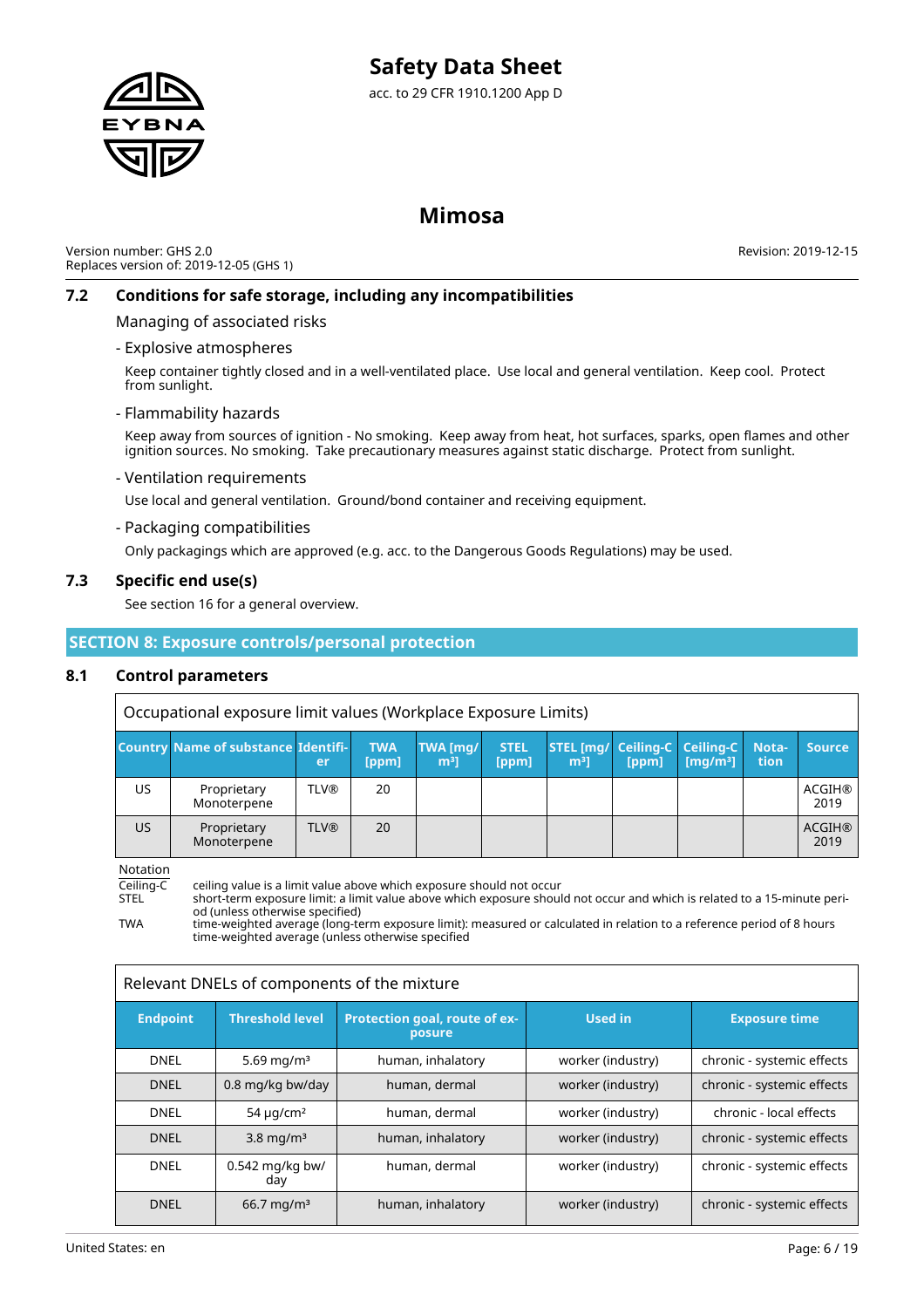# **Safety Data Sheet**

acc. to 29 CFR 1910.1200 App D

# **Mimosa**

### Version number: GHS 2.0 Replaces version of: 2019-12-05 (GHS 1)

Revision: 2019-12-15

 $\equiv$ 

| Relevant DNELs of components of the mixture |                               |                                         |                   |                            |  |  |
|---------------------------------------------|-------------------------------|-----------------------------------------|-------------------|----------------------------|--|--|
| <b>Endpoint</b>                             | <b>Threshold level</b>        | Protection goal, route of ex-<br>posure | <b>Used in</b>    | <b>Exposure time</b>       |  |  |
| <b>DNEL</b>                                 | 9.5 mg/kg bw/day              | human, dermal                           | worker (industry) | chronic - systemic effects |  |  |
| <b>DNEL</b>                                 | $2.8 \,\mathrm{mg/m^3}$       | human, inhalatory                       | worker (industry) | chronic - systemic effects |  |  |
| <b>DNEL</b>                                 | 16.5 mg/m <sup>3</sup>        | human, inhalatory                       | worker (industry) | acute - systemic effects   |  |  |
| <b>DNEL</b>                                 | 2.5 mg/kg bw/day              | human, dermal                           | worker (industry) | chronic - systemic effects |  |  |
| <b>DNEL</b>                                 | 5 mg/kg bw/day                | human, dermal                           | worker (industry) | acute - systemic effects   |  |  |
| <b>DNEL</b>                                 | 23.3 mg/m <sup>3</sup>        | human, inhalatory                       | worker (industry) | chronic - systemic effects |  |  |
| <b>DNEL</b>                                 | 6.67 mg/kg bw/day             | human, dermal                           | worker (industry) | chronic - systemic effects |  |  |
| <b>DNEL</b>                                 | 185.8 $\mu$ g/cm <sup>2</sup> | human, dermal                           | worker (industry) | acute - local effects      |  |  |
| <b>DNEL</b>                                 | 8.89 mg/kg bw/day             | human, dermal                           | worker (industry) | chronic - systemic effects |  |  |

### Relevant PNECs of components of the mixture

| <b>Other names or</b><br>synonyms | <b>Endpoint</b> | <b>Threshold level</b>                  | <b>Organism</b>       | <b>Environmental com-</b><br>partment | <b>Exposure time</b>              |
|-----------------------------------|-----------------|-----------------------------------------|-----------------------|---------------------------------------|-----------------------------------|
| Proprietary<br>Monoterpene        | PNEC            | 1.004 $\frac{\mu g}{I}$                 | aquatic organisms     | freshwater                            | short-term (single in-<br>stance) |
| Proprietary<br>Monoterpene        | <b>PNEC</b>     | $0.1 \frac{\mu g}{I}$                   | aquatic organisms     | marine water                          | short-term (single in-<br>stance) |
| Proprietary<br>Monoterpene        | PNEC            | 3.26 $mg/1$                             | aquatic organisms     | sewage treatment<br>plant (STP)       | short-term (single in-<br>stance) |
| Proprietary<br>Monoterpene        | <b>PNEC</b>     | 0.337 $mg/kq$                           | aquatic organisms     | freshwater sediment                   | short-term (single in-<br>stance) |
| Proprietary<br>Monoterpene        | PNEC            | 0.034 $mg/kq$                           | aquatic organisms     | marine sediment                       | short-term (single in-<br>stance) |
| Proprietary<br>Monoterpene        | <b>PNEC</b>     | $0.067 \frac{mg}{ka}$                   | terrestrial organisms | soil                                  | short-term (single in-<br>stance) |
| Proprietary<br>Monoterpene        | PNEC            | $0.606$ <sup>µg</sup> / <sub>1</sub>    | aquatic organisms     | freshwater                            | short-term (single in-<br>stance) |
| Proprietary<br>Monoterpene        | <b>PNEC</b>     | $0.061 \frac{\mu g}{\mu}$               | aquatic organisms     | marine water                          | short-term (single in-<br>stance) |
| Proprietary<br>Monoterpene        | PNEC            | $0.2 \frac{mg}{l}$                      | aquatic organisms     | sewage treatment<br>plant (STP)       | short-term (single in-<br>stance) |
| Proprietary<br>Monoterpene        | <b>PNEC</b>     | 157 $\frac{\mu g}{kq}$                  | aquatic organisms     | freshwater sediment                   | short-term (single in-<br>stance) |
| Proprietary<br>Monoterpene        | PNEC            | 15.7 $\mu$ g/ <sub>kg</sub>             | aquatic organisms     | marine sediment                       | short-term (single in-<br>stance) |
| Proprietary<br>Monoterpene        | <b>PNEC</b>     | 31.7 $\mu$ <sup>g</sup> / <sub>kg</sub> | terrestrial organisms | soil                                  | short-term (single in-<br>stance) |
| Proprietary<br>Monoterpene        | PNEC            | $14 \frac{\mu g}{I}$                    | aquatic organisms     | freshwater                            | short-term (single in-<br>stance) |



 $\overline{r}$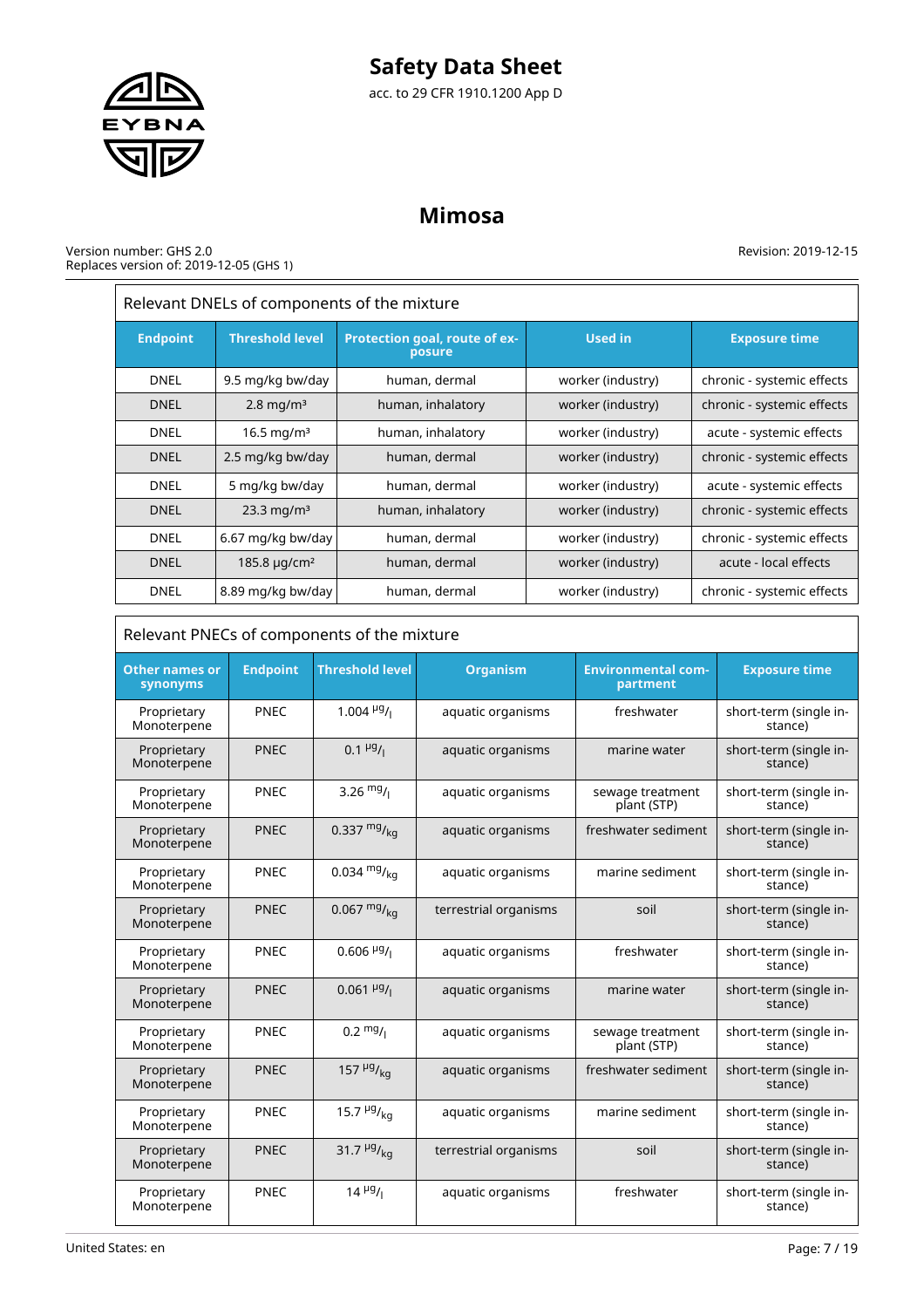# **Safety Data Sheet**

acc. to 29 CFR 1910.1200 App D

# **Mimosa**

| Relevant PNECs of components of the mixture |                 |                                       |                       |                                       |                                   |  |  |
|---------------------------------------------|-----------------|---------------------------------------|-----------------------|---------------------------------------|-----------------------------------|--|--|
| <b>Other names or</b><br>synonyms           | <b>Endpoint</b> | <b>Threshold level</b>                | <b>Organism</b>       | <b>Environmental com-</b><br>partment | <b>Exposure time</b>              |  |  |
| Proprietary<br>Monoterpene                  | <b>PNEC</b>     | $1.4 \frac{\mu g}{I}$                 | aquatic organisms     | marine water                          | short-term (single in-<br>stance) |  |  |
| Proprietary<br>Monoterpene                  | PNEC            | $1.8 \frac{mg}{l}$                    | aquatic organisms     | sewage treatment<br>plant (STP)       | short-term (single in-<br>stance) |  |  |
| Proprietary<br>Monoterpene                  | <b>PNEC</b>     | 3.85 $mg/kq$                          | aquatic organisms     | freshwater sediment                   | short-term (single in-<br>stance) |  |  |
| Proprietary<br>Monoterpene                  | <b>PNEC</b>     | 0.385 $mg/kq$                         | aquatic organisms     | marine sediment                       | short-term (single in-<br>stance) |  |  |
| Proprietary<br>Monoterpene                  | <b>PNEC</b>     | 0.763 $mg/kq$                         | terrestrial organisms | soil                                  | short-term (single in-<br>stance) |  |  |
| Proprietary<br>Monoterpenic Al-<br>cohol    | PNEC            | $0.2 \frac{mg}{l}$                    | aquatic organisms     | freshwater                            | short-term (single in-<br>stance) |  |  |
| Proprietary<br>Monoterpenic Al-<br>cohol    | <b>PNEC</b>     | $0.02 \frac{mg}{l}$                   | aquatic organisms     | marine water                          | short-term (single in-<br>stance) |  |  |
| Proprietary<br>Monoterpenic Al-<br>cohol    | PNEC            | $10^{mg}$ /                           | aquatic organisms     | sewage treatment<br>plant (STP)       | short-term (single in-<br>stance) |  |  |
| Proprietary<br>Monoterpenic Al-<br>cohol    | <b>PNEC</b>     | 2.22 $mg/kq$                          | aquatic organisms     | freshwater sediment                   | short-term (single in-<br>stance) |  |  |
| Proprietary<br>Monoterpenic Al-<br>cohol    | <b>PNEC</b>     | 0.222 $mg/_{ka}$                      | aquatic organisms     | marine sediment                       | short-term (single in-<br>stance) |  |  |
| Proprietary<br>Monoterpenic Al-<br>cohol    | <b>PNEC</b>     | 0.327 $mg/kq$                         | terrestrial organisms | soil                                  | short-term (single in-<br>stance) |  |  |
| Proprietary Oil                             | <b>PNEC</b>     | 5.4 $\mu$ g/                          | aquatic organisms     | freshwater                            | short-term (single in-<br>stance) |  |  |
| Proprietary Oil                             | <b>PNEC</b>     | $0.54 \frac{\mu g}{I}$                | aquatic organisms     | marine water                          | short-term (single in-<br>stance) |  |  |
| Proprietary Oil                             | PNEC            | 2.1 $mg/1$                            | aquatic organisms     | sewage treatment<br>plant (STP)       | short-term (single in-<br>stance) |  |  |
| Proprietary Oil                             | <b>PNEC</b>     | 1.3 $mg/_{ka}$                        | aquatic organisms     | freshwater sediment                   | short-term (single in-<br>stance) |  |  |
| Proprietary Oil                             | PNEC            | 0.13 $mg/kq$                          | aquatic organisms     | marine sediment                       | short-term (single in-<br>stance) |  |  |
| Proprietary Oil                             | <b>PNEC</b>     | 0.29 $mg/kq$                          | terrestrial organisms | soil                                  | short-term (single in-<br>stance) |  |  |
| Proprietary Oil                             | <b>PNEC</b>     | 5.4 $\mu$ <sup>g</sup> / <sub>1</sub> | aquatic organisms     | freshwater                            | short-term (single in-<br>stance) |  |  |
| Proprietary Oil                             | <b>PNEC</b>     | $0.54 \frac{\mu g}{I}$                | aquatic organisms     | marine water                          | short-term (single in-<br>stance) |  |  |

Revision: 2019-12-15

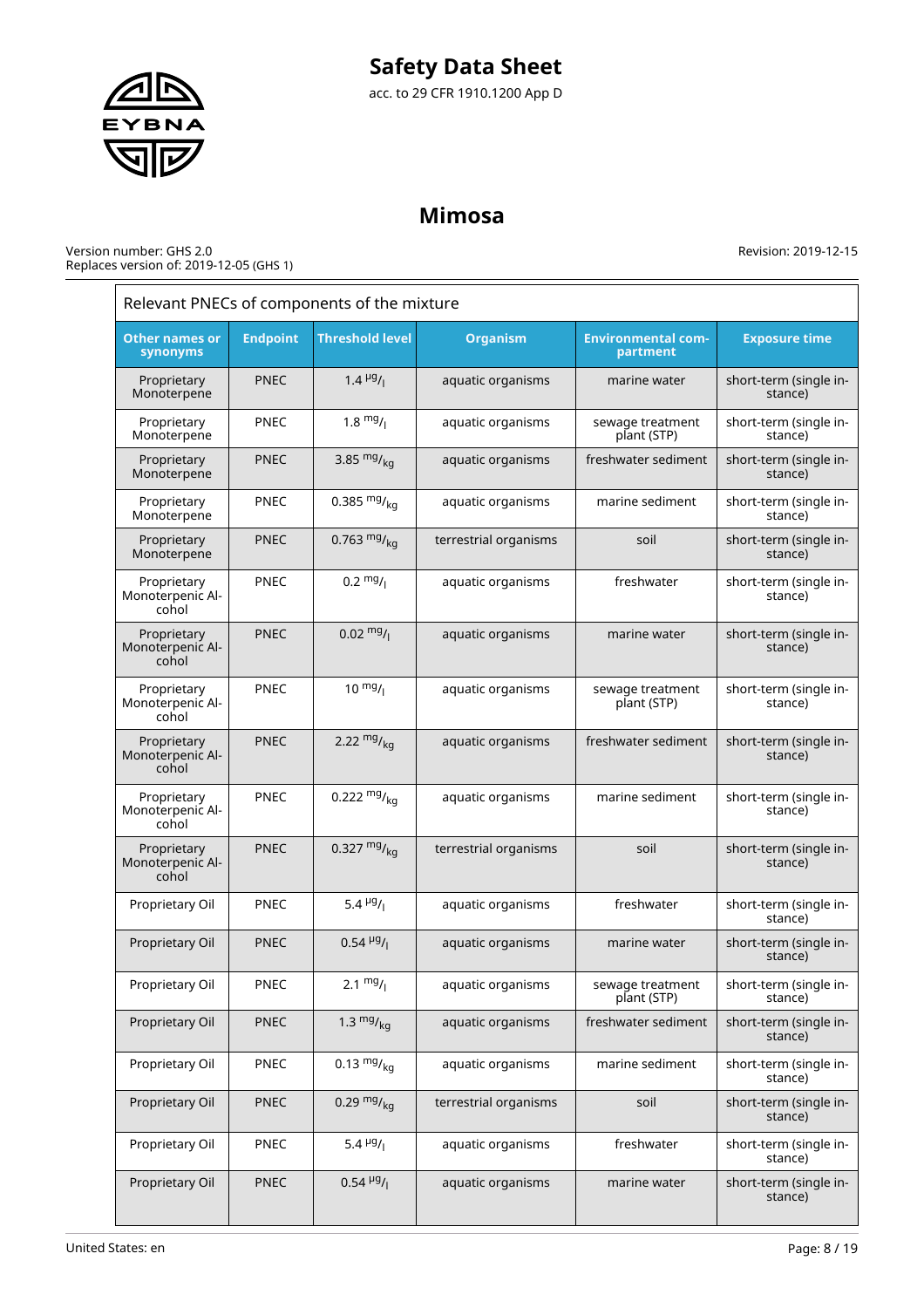

### **Mimosa**

### Version number: GHS 2.0 Replaces version of: 2019-12-05 (GHS 1)

Revision: 2019-12-15

| Relevant PNECs of components of the mixture |                 |                        |                       |                                       |                                   |  |  |
|---------------------------------------------|-----------------|------------------------|-----------------------|---------------------------------------|-----------------------------------|--|--|
| <b>Other names or</b><br>synonyms           | <b>Endpoint</b> | <b>Threshold level</b> | <b>Organism</b>       | <b>Environmental com-</b><br>partment | <b>Exposure time</b>              |  |  |
| Proprietary Oil                             | <b>PNEC</b>     | $2.1 \frac{mg}{l}$     | aquatic organisms     | sewage treatment<br>plant (STP)       | short-term (single in-<br>stance) |  |  |
| Proprietary Oil                             | <b>PNEC</b>     | 1.3 $mg/kq$            | aquatic organisms     | freshwater sediment                   | short-term (single in-<br>stance) |  |  |
| Proprietary Oil                             | <b>PNEC</b>     | $0.13 \frac{mg}{ka}$   | aquatic organisms     | marine sediment                       | short-term (single in-<br>stance) |  |  |
| Proprietary Oil                             | <b>PNEC</b>     | 0.29 $mg/kq$           | terrestrial organisms | soil                                  | short-term (single in-<br>stance) |  |  |

### **8.2 Exposure controls**

### Appropriate engineering controls

General ventilation.

### Individual protection measures (personal protective equipment)

### Eye/face protection

Wear eye/face protection.

### Skin protection

### - Hand protection

Wear suitable gloves. Chemical protection gloves are suitable, which are tested according to EN 374. Check leaktightness/impermeability prior to use. In the case of wanting to use the gloves again, clean them before taking off and air them well. For special purposes, it is recommended to check the resistance to chemicals of the protective gloves mentioned above together with the supplier of these gloves.

### - Other protection measures

Take recovery periods for skin regeneration. Preventive skin protection (barrier creams/ointments) is recommended. Wash hands thoroughly after handling.

### Respiratory protection

In case of inadequate ventilation wear respiratory protection.

### Environmental exposure controls

Use appropriate container to avoid environmental contamination. Keep away from drains, surface and ground water.

### **SECTION 9: Physical and chemical properties**

### **9.1 Information on basic physical and chemical properties**

### **Appearance**

| $^\mathrm{!}$ Physical state | liquid         |
|------------------------------|----------------|
| Color                        |                |
| Odor                         | characteristic |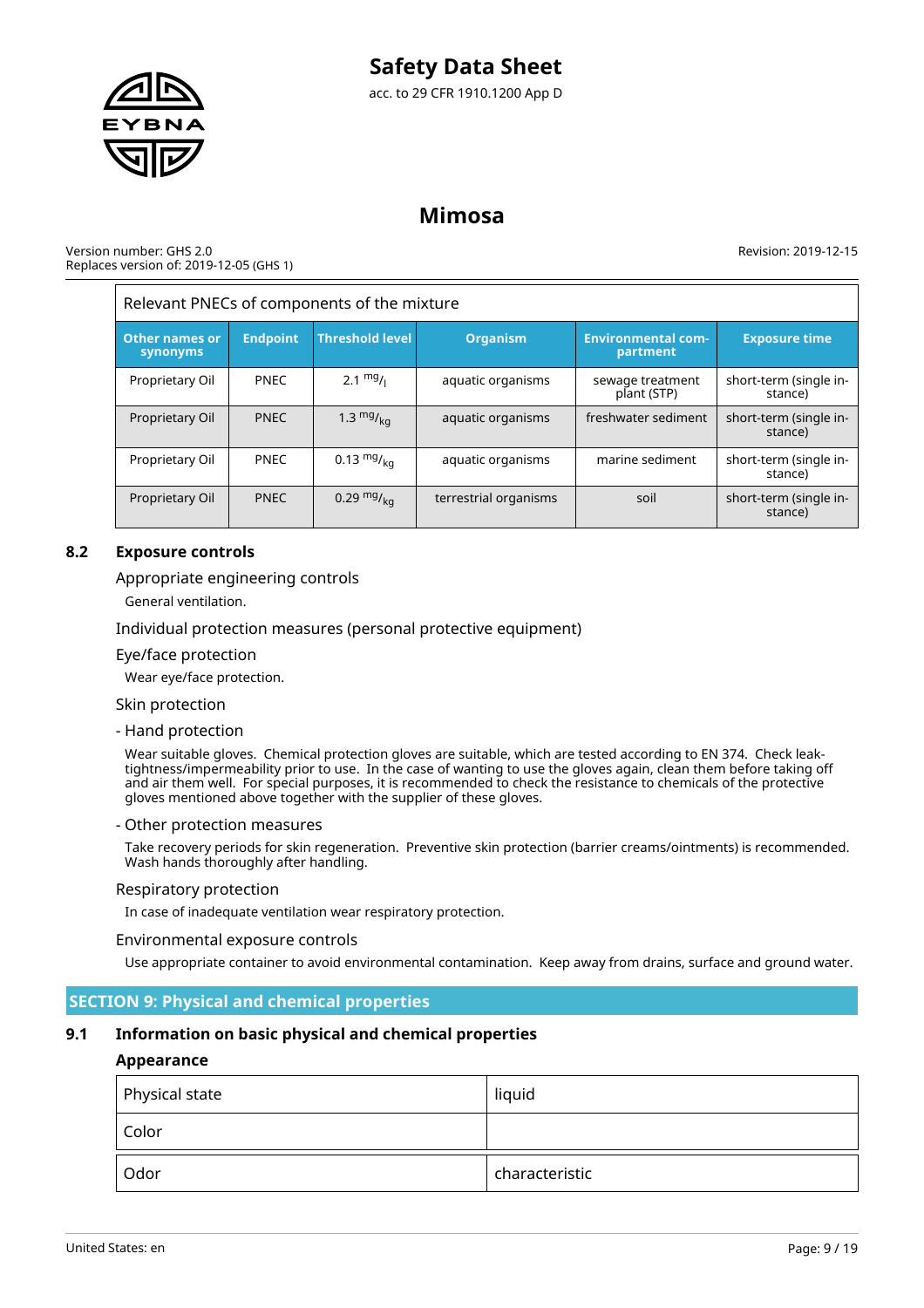

# **Mimosa**

Version number: GHS 2.0 Replaces version of: 2019-12-05 (GHS 1) Revision: 2019-12-15

### **Other safety parameters**

| pH (value)                              | not determined                                |
|-----------------------------------------|-----------------------------------------------|
| Melting point/freezing point            | not determined                                |
| Initial boiling point and boiling range | 154.3 °C at 1,010 hPa                         |
| Flash point                             | 31 $°C$ at 1 atm                              |
| Evaporation rate                        | not determined                                |
| Flammability (solid, gas)               | not relevant, (fluid)                         |
| <b>Explosive limits</b>                 | not determined                                |
| Vapor pressure                          | 690 Pa at 20 °C                               |
| Density                                 | not determined                                |
| Vapor density                           | this information is not available             |
| Relative density                        | information on this property is not available |
| Solubility(ies)                         | not determined                                |
| Partition coefficient                   |                                               |

# - n-octanol/water (log KOW) and this information is not available Auto-ignition temperature 245 °C Viscosity **Nitricial Contract Contract Contract Contract Contract Contract Contract Contract Contract Contract Contract Contract Contract Contract Contract Contract Contract Contract Contract Contract Contract Contract Con** Explosive properties and a none Oxidizing properties and none **9.2 Other information there is no additional information**

# **SECTION 10: Stability and reactivity**

### **10.1 Reactivity**

Concerning incompatibility: see below "Conditions to avoid" and "Incompatible materials". The mixture contains reactive substance(s). Risk of ignition.

### If heated:

Risk of ignition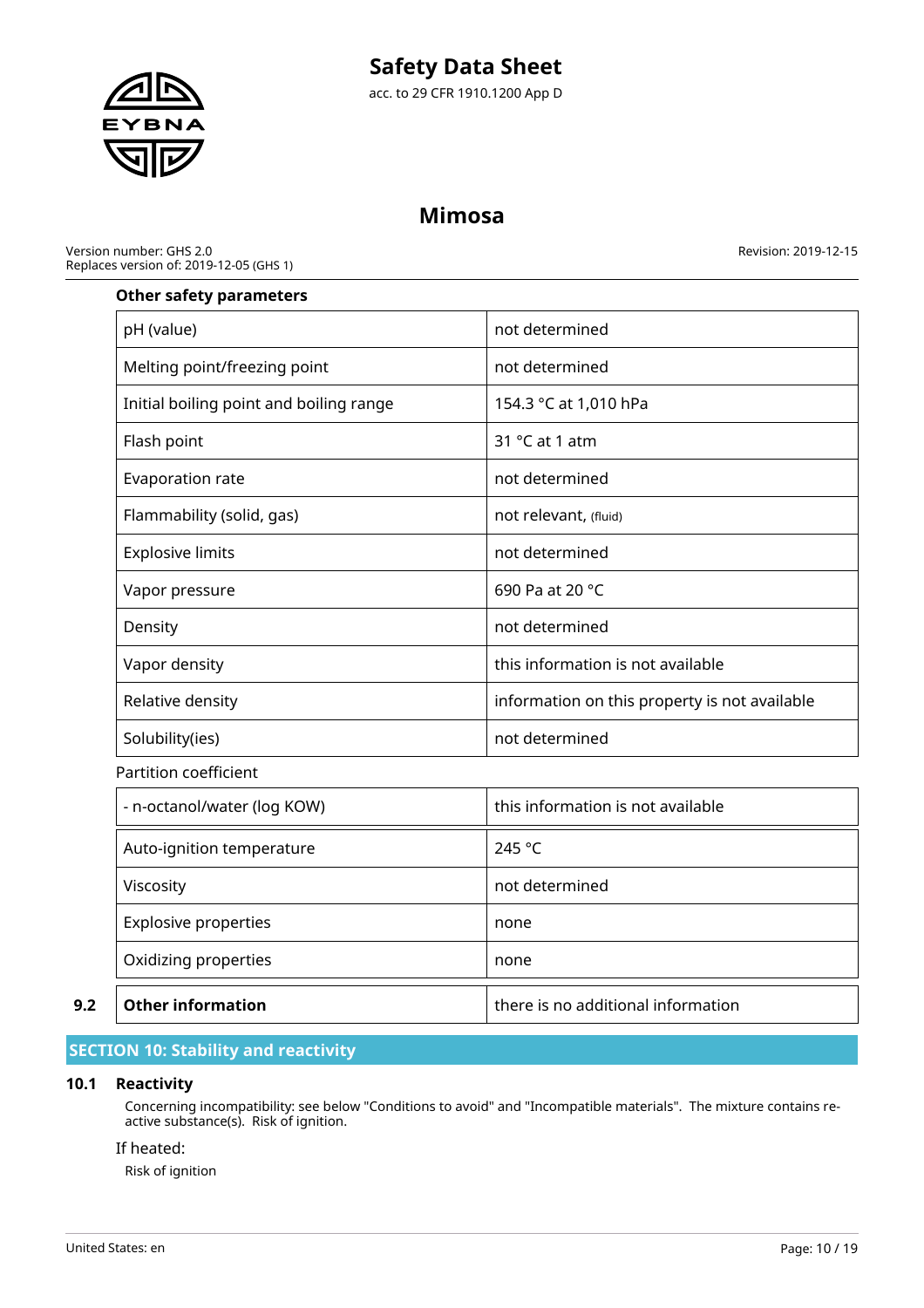

### **Mimosa**

Version number: GHS 2.0 Replaces version of: 2019-12-05 (GHS 1)

Revision: 2019-12-15

### **10.2 Chemical stability**

See below "Conditions to avoid".

### **10.3 Possibility of hazardous reactions**

No known hazardous reactions.

### **10.4 Conditions to avoid**

Keep away from heat, hot surfaces, sparks, open flames and other ignition sources. No smoking.

### Hints to prevent fire or explosion

Use explosion-proof electrical/ventilating/lighting/equipment. Use only non-sparking tools. Take precautionary measures against static discharge.

### **10.5 Incompatible materials**

Oxidizers

### **10.6 Hazardous decomposition products**

Reasonably anticipated hazardous decomposition products produced as a result of use, storage, spill and heating are not known. Hazardous combustion products: see section 5.

### **SECTION 11: Toxicological information**

### **11.1 Information on toxicological effects**

Test data are not available for the complete mixture.

### Classification procedure

The method for classification of the mixture is based on ingredients of the mixture (additivity formula).

### **Classification acc. to OSHA "Hazard Communication Standard" (29 CFR 1910.1200)**

### Acute toxicity

 $\overline{1}$ 

Harmful if swallowed.

### - Acute toxicity estimate (ATE)

Oral  $737 \frac{mg}{kq}$ 

| Acute toxicity estimate (ATE) of components of the mixture     |                   |                      |  |
|----------------------------------------------------------------|-------------------|----------------------|--|
| Other names or synonyms<br><b>ATE</b><br><b>Exposure route</b> |                   |                      |  |
| Proprietary Sesquiterpene                                      | oral              | 500 $mgr{_{\rm ka}}$ |  |
| Proprietary Monoterpene                                        | oral              | 500 $mg/kq$          |  |
| Proprietary Monoterpene                                        | dermal            | 1,100 $mg/_{kq}$     |  |
| Proprietary Monoterpene                                        | inhalation: vapor | 11 $mg/1/4h$         |  |
| Proprietary Monoterpene                                        | oral              | 500 $mg/kq$          |  |
| Proprietary Sesquiterpene                                      | oral              | 500 $mg/kq$          |  |

### Skin corrosion/irritation

Causes skin irritation.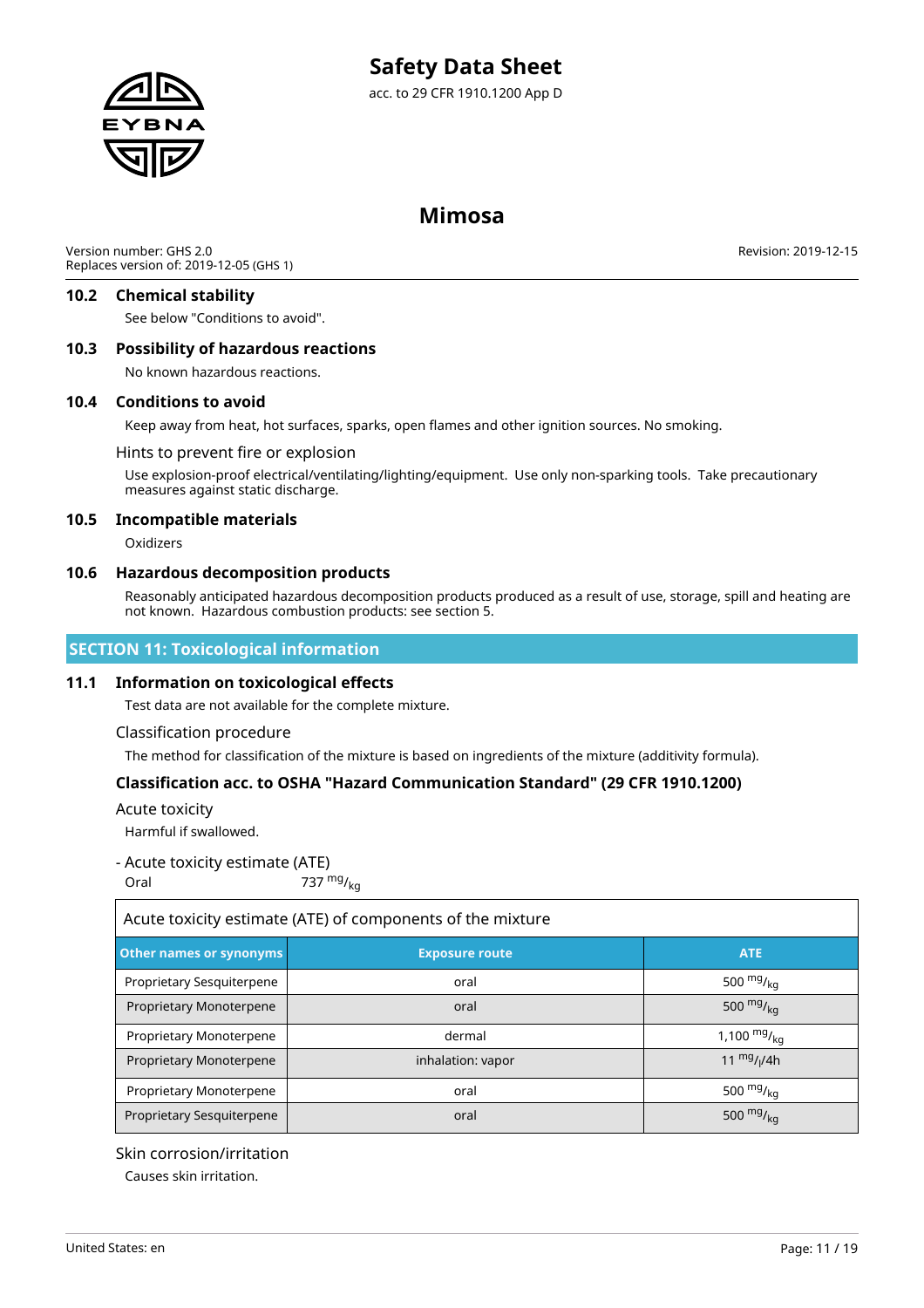

# **Mimosa**

Version number: GHS 2.0 Replaces version of: 2019-12-05 (GHS 1) Revision: 2019-12-15

Serious eye damage/eye irritation

Causes serious eye irritation.

Respiratory or skin sensitization

May cause an allergic skin reaction.

### Germ cell mutagenicity

Shall not be classified as germ cell mutagenic.

### Carcinogenicity

Shall not be classified as carcinogenic.

| IARC Monographs on the Evaluation of Carcinogenic Risks to Humans |  |  |  |  |
|-------------------------------------------------------------------|--|--|--|--|
| Name of substance<br><b>Classification</b><br><b>Number</b>       |  |  |  |  |
| Proprietary Monoterpene                                           |  |  |  |  |

Legend

3 Not classifiable as to carcinogenicity in humans

### Reproductive toxicity

Shall not be classified as a reproductive toxicant.

### Specific target organ toxicity - single exposure

May cause respiratory irritation.

### Specific target organ toxicity - repeated exposure

Shall not be classified as a specific target organ toxicant (repeated exposure).

### Aspiration hazard

May be fatal if swallowed and enters airways.

### **SECTION 12: Ecological information**

### **12.1 Toxicity**

Very toxic to aquatic life with long lasting effects.

| Aquatic toxicity (acute) of components of the mixture                                                                                  |                                 |                                    |                       |                      |
|----------------------------------------------------------------------------------------------------------------------------------------|---------------------------------|------------------------------------|-----------------------|----------------------|
| <b>Other names or</b><br>synonyms                                                                                                      | <b>Endpoint</b><br><b>Value</b> |                                    |                       | <b>Exposure time</b> |
| $0.303 \frac{mg}{l}$<br><b>LC50</b><br>Proprietary<br>Monoterpene<br>$0.475 \frac{mg}{l}$<br><b>EC50</b><br>Proprietary<br>Monoterpene |                                 | fish                               | 96 h                  |                      |
|                                                                                                                                        |                                 |                                    | aquatic invertebrates | 48 h                 |
| Proprietary<br>Monoterpene                                                                                                             | <b>LC50</b>                     | $720$ <sup>µg</sup> / <sub>1</sub> | fish                  | 96 h                 |
| 688 $\frac{\mu g}{I}$<br><b>EC50</b><br>Proprietary<br>Monoterpene                                                                     |                                 |                                    | fish                  | 96h                  |
| Proprietary<br>Monoterpene                                                                                                             | ErC <sub>50</sub>               | $0.32 \frac{mg}{l}$                | algae                 | 72 h                 |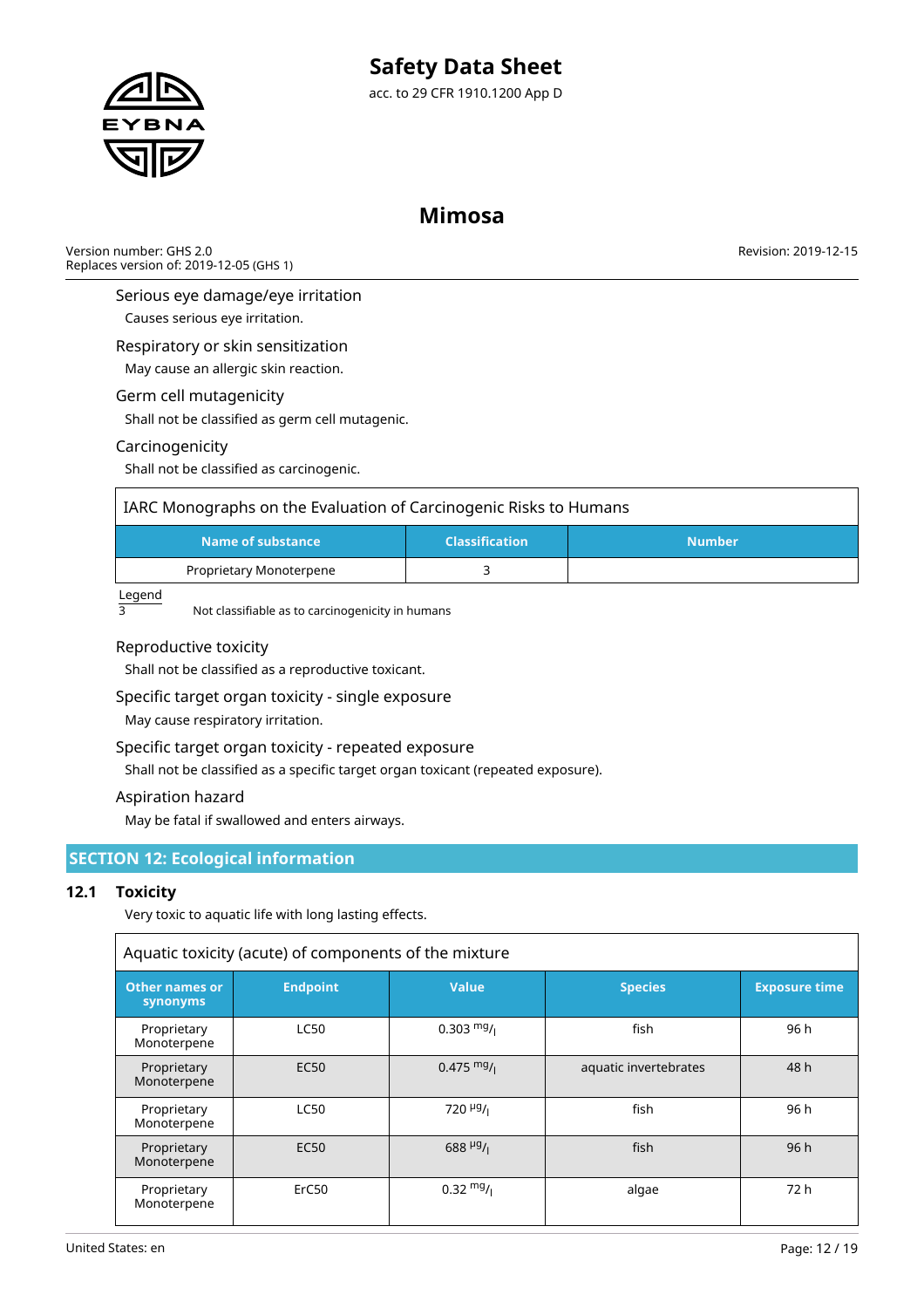

# **Mimosa**

Version number: GHS 2.0 Replaces version of: 2019-12-05 (GHS 1) Revision: 2019-12-15

| Aquatic toxicity (acute) of components of the mixture                                                          |                                                   |                      |                       |      |
|----------------------------------------------------------------------------------------------------------------|---------------------------------------------------|----------------------|-----------------------|------|
| <b>Value</b><br><b>Exposure time</b><br><b>Endpoint</b><br><b>Species</b><br><b>Other names or</b><br>synonyms |                                                   |                      |                       |      |
| Proprietary<br>Monoterpenic Alco-<br>hol                                                                       | <b>LC50</b>                                       | 27.8 $mg/1$          | fish                  | 96 h |
| Proprietary<br>Monoterpenic Alco-<br>hol                                                                       | 59 $mg/1$<br><b>EC50</b><br>aquatic invertebrates |                      | 48 h                  |      |
| Proprietary<br>Monoterpenic Alco-<br>hol                                                                       | ErC50                                             | 156.7 $mg/1$         | algae                 | 96h  |
| Proprietary<br>Monoterpene                                                                                     | <b>EC50</b>                                       | 1.47 $mg/1$          | aquatic invertebrates | 48 h |
| Proprietary<br>Monoterpene                                                                                     | ErC50                                             | $0.342 \frac{mg}{l}$ | algae                 | 72h  |
| Proprietary Oil                                                                                                | <b>LL50</b>                                       | $>100 \frac{mg}{l}$  | fish                  | 96 h |
| Proprietary Oil                                                                                                | <b>EL50</b>                                       | 8.9 $mg/1$           | aquatic invertebrates | 48 h |
| Proprietary Oil                                                                                                | ErC50                                             | $0.61 \frac{mg}{l}$  | algae                 | 72 h |
| Proprietary Oil                                                                                                | <b>LL50</b>                                       | 5.65 $mg/1$          | fish                  | 96h  |
| Proprietary Oil                                                                                                | <b>EL50</b>                                       | 1.4 $mg/1$           | aquatic invertebrates | 24 h |

| Aquatic toxicity (chronic) of components of the mixture                          |                  |                     |                |                      |
|----------------------------------------------------------------------------------|------------------|---------------------|----------------|----------------------|
| <b>Endpoint</b><br>Value.<br><b>Other names or</b><br><b>Species</b><br>synonyms |                  |                     |                | <b>Exposure time</b> |
| Proprietary<br>Monoterpene                                                       | EC50             | 326 $mg/1$          | microorganisms | 3 h                  |
| Proprietary<br>Monoterpene                                                       | EC <sub>50</sub> | $< 0.67$ mg/        | fish           | 8 d                  |
| Proprietary<br>Monoterpene                                                       | <b>LC50</b>      | $0.41 \frac{mg}{l}$ | fish           | 8 d                  |
| Proprietary<br>Monoterpenic Alco-<br>hol                                         | <b>EC50</b>      | $>100$ mg/          | microorganisms | $30 \text{ min}$     |

### **12.2 Persistence and degradability**

Data are not available.

### **12.3 Bioaccumulative potential**

Data are not available.

### **12.4 Mobility in soil**

Data are not available.

 $\overline{1}$ 

٦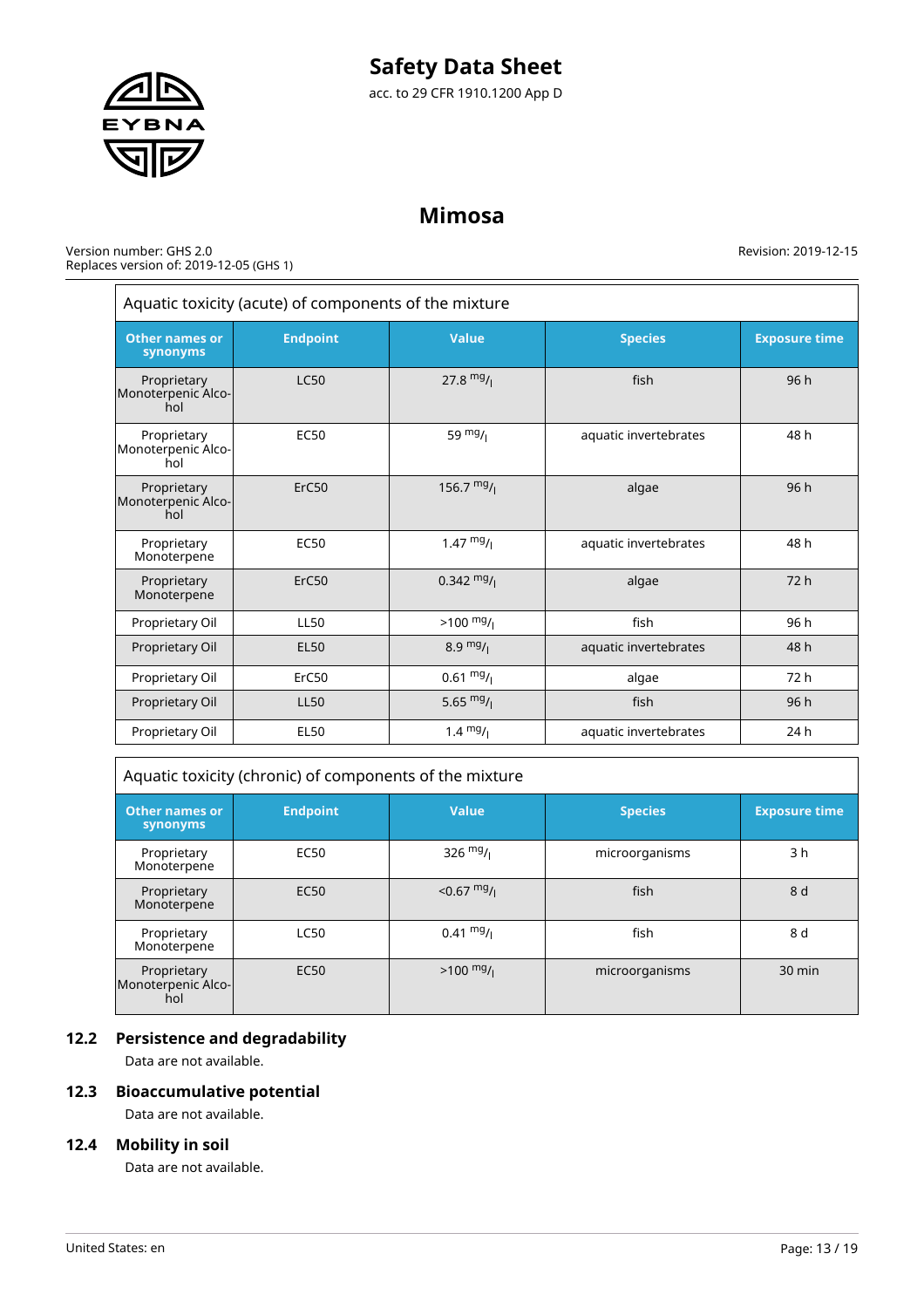

### **Mimosa**

Version number: GHS 2.0 Replaces version of: 2019-12-05 (GHS 1) Revision: 2019-12-15

### **12.5 Results of PBT and vPvB assessment**

Data are not available.

### **12.6 Other adverse effects**

Data are not available.

### **SECTION 13: Disposal considerations**

### **13.1 Waste treatment methods**

Waste treatment-relevant information

Solvent reclamation/regeneration.

Sewage disposal-relevant information

Do not empty into drains. Avoid release to the environment. Refer to special instructions/safety data sheets.

### Waste treatment of containers/packages

Only packagings which are approved (e.g. acc. to DOT) may be used. Completely emptied packages can be recycled. Handle contaminated packages in the same way as the substance itself.

### **Remarks**

Please consider the relevant national or regional provisions. Waste shall be separated into the categories that can be handled separately by the local or national waste management facilities.

|      | <b>SECTION 14: Transport information</b>                     |                                       |  |  |  |
|------|--------------------------------------------------------------|---------------------------------------|--|--|--|
| 14.1 | UN number                                                    | 1993                                  |  |  |  |
| 14.2 | UN proper shipping name                                      | Flammable liquid, n.o.s.              |  |  |  |
|      | Technical name (hazardous ingredients)                       | Beta-Pinene, Alpha-Pinene             |  |  |  |
| 14.3 | Transport hazard class(es)                                   |                                       |  |  |  |
|      | Class                                                        | 3 (flammable liquids)                 |  |  |  |
| 14.4 | Packing group                                                | III (substance presenting low danger) |  |  |  |
| 14.5 | <b>Environmental hazards</b>                                 | hazardous to the aquatic environment  |  |  |  |
|      | Environmentally hazardous substance (aquatic<br>environment) | Beta-Pinene                           |  |  |  |
|      |                                                              |                                       |  |  |  |

### **14.6 Special precautions for user**

There is no additional information.

### **14.7 Transport in bulk according to Annex II of MARPOL and the IBC Code**

The cargo is not intended to be carried in bulk.

### **Information for each of the UN Model Regulations**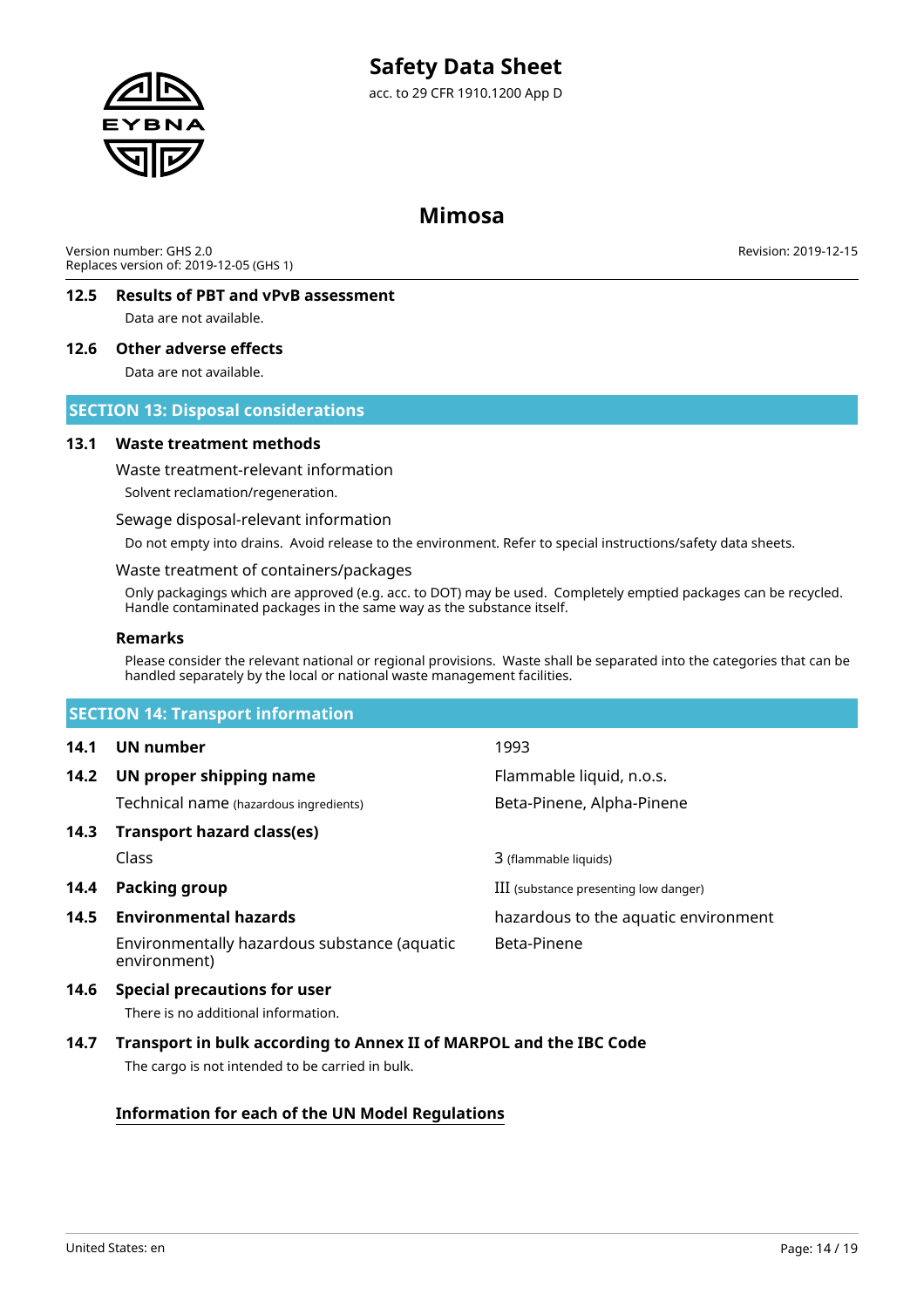# **Safety Data Sheet**

acc. to 29 CFR 1910.1200 App D

# **Mimosa**

| Version number: GHS 2.0                 |  |
|-----------------------------------------|--|
| Replaces version of: 2019-12-05 (GHS 1) |  |

EYBNA

Revision: 2019-12-15

|                                                           | Transport of dangerous goods by road or rail (49 CFR US DOT)     |                                                                                                                     |
|-----------------------------------------------------------|------------------------------------------------------------------|---------------------------------------------------------------------------------------------------------------------|
|                                                           | Index number                                                     | 1993                                                                                                                |
|                                                           | Proper shipping name                                             | Flammable liquid, n.o.s.                                                                                            |
|                                                           | - Particulars in the shipper's declaration                       | UN1993, Flammable liquid, n.o.s., (contains: Beta-<br>Pinene, Alpha-Pinene), 3, III, environmentally haz-<br>ardous |
|                                                           | Class                                                            | 3                                                                                                                   |
|                                                           | Packing group                                                    | III                                                                                                                 |
|                                                           | Danger label(s)                                                  | 3, fish and tree                                                                                                    |
|                                                           |                                                                  |                                                                                                                     |
|                                                           | <b>Environmental hazards</b>                                     | <b>yes</b> (hazardous to the aquatic environment)                                                                   |
|                                                           | Special provisions (SP)                                          | B1, B52, IB3, T4, TP1, TP29                                                                                         |
|                                                           | <b>ERG No</b>                                                    | 128                                                                                                                 |
| <b>International Maritime Dangerous Goods Code (IMDG)</b> |                                                                  |                                                                                                                     |
| UN number                                                 |                                                                  | 1993                                                                                                                |
|                                                           | Proper shipping name                                             | FLAMMABLE LIQUID, N.O.S.                                                                                            |
|                                                           | Class                                                            | 3                                                                                                                   |
|                                                           | Marine pollutant                                                 | <b>yes</b> (hazardous to the aquatic environment)                                                                   |
|                                                           | Packing group                                                    | III                                                                                                                 |
|                                                           | Danger label(s)                                                  | 3, fish and tree                                                                                                    |
|                                                           |                                                                  |                                                                                                                     |
|                                                           | Special provisions (SP)                                          | 223, 274, 955                                                                                                       |
|                                                           | Excepted quantities (EQ)                                         | E <sub>1</sub>                                                                                                      |
|                                                           | Limited quantities (LQ)                                          | 5L                                                                                                                  |
|                                                           | EmS                                                              | F-E, S-E                                                                                                            |
|                                                           | Stowage category                                                 | A                                                                                                                   |
|                                                           | <b>International Civil Aviation Organization (ICAO-IATA/DGR)</b> |                                                                                                                     |
|                                                           | UN number                                                        | 1993                                                                                                                |
|                                                           | Proper shipping name                                             | Flammable liquid, n.o.s.                                                                                            |
|                                                           | Class                                                            | 3                                                                                                                   |
|                                                           | <b>Environmental hazards</b>                                     | <b>yes</b> (hazardous to the aquatic environment)                                                                   |
|                                                           | Packing group                                                    | Ш                                                                                                                   |
|                                                           | Danger label(s)                                                  | 3                                                                                                                   |
|                                                           |                                                                  |                                                                                                                     |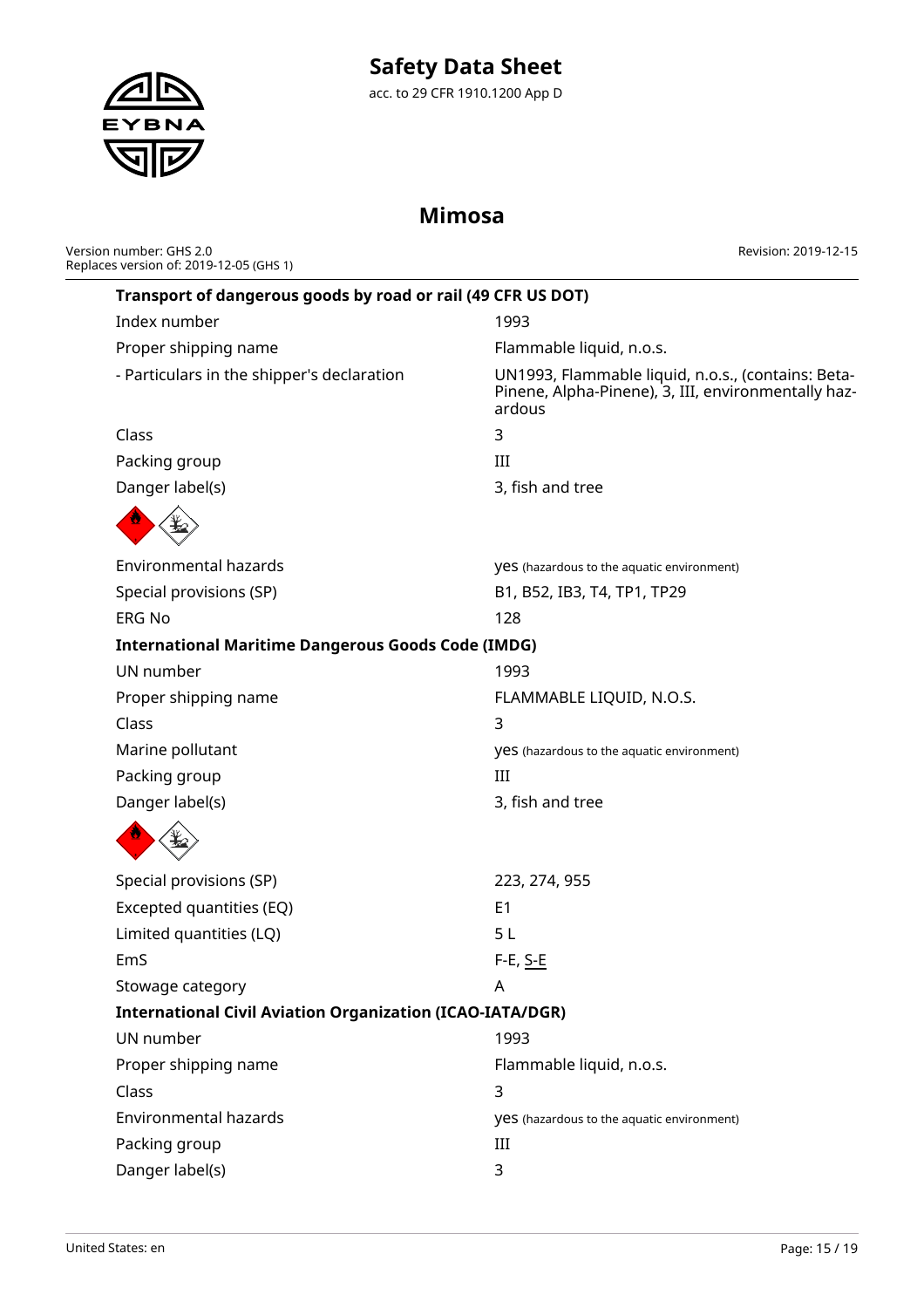

### **Mimosa**

| Version number: GHS 2.0<br>Replaces version of: 2019-12-05 (GHS 1) |      | Revision: 2019-12-15 |
|--------------------------------------------------------------------|------|----------------------|
| D                                                                  |      |                      |
| Special provisions (SP)                                            | A3   |                      |
| Excepted quantities (EQ)                                           | E1   |                      |
| Limited quantities (LQ)                                            | 10 L |                      |

### **SECTION 15: Regulatory information**

### **15.1 Safety, health and environmental regulations specific for the product in question National regulations (United States)**

### **Superfund Amendment and Reauthorization Act (SARA TITLE III )**

- The List of Extremely Hazardous Substances and Their Threshold Planning Quantities (EPCRA Section 302, 304)

none of the ingredients are listed

- Specific Toxic Chemical Listings (EPCRA Section 313)

none of the ingredients are listed

### **Comprehensive Environmental Response, Compensation, and Liability Act (CERCLA)**

- List of Hazardous Substances and Reportable Quantities (CERCLA section 102a) (40 CFR 302.4) none of the ingredients are listed

### **Clean Air Act**

none of the ingredients are listed

### **Right to Know Hazardous Substance List**

### - Hazardous Substance List (NJ-RTK)

| Name of substance | <b>CAS No</b> | <b>Remarks</b> | <b>Classifications</b> |
|-------------------|---------------|----------------|------------------------|
| Alpha-Pinene      | 80-56-8       |                | -                      |

Legend

Flammable - Third Degree

### **California Environmental Protection Agency (Cal/EPA): Proposition 65 - Safe Drinking Water and Toxic Enforcement Act of 1987**

| Proposition 65 List of chemicals |               |                |                             |
|----------------------------------|---------------|----------------|-----------------------------|
| Name acc. to inventory           | <b>CAS No</b> | <b>Remarks</b> | <b>Type of the toxicity</b> |
| beta-Myrcene                     | 123-35-3      |                | cancer                      |

### **VOC content**

Regulated Volatile Organic Compounds (VOC-EPA): Regulated Volatile Organic Compounds (VOC-Cal ARB):

### **Industry or sector specific available guidance(s)**

### **NPCA-HMIS® III**

Hazardous Materials Identification System. American Coatings Association.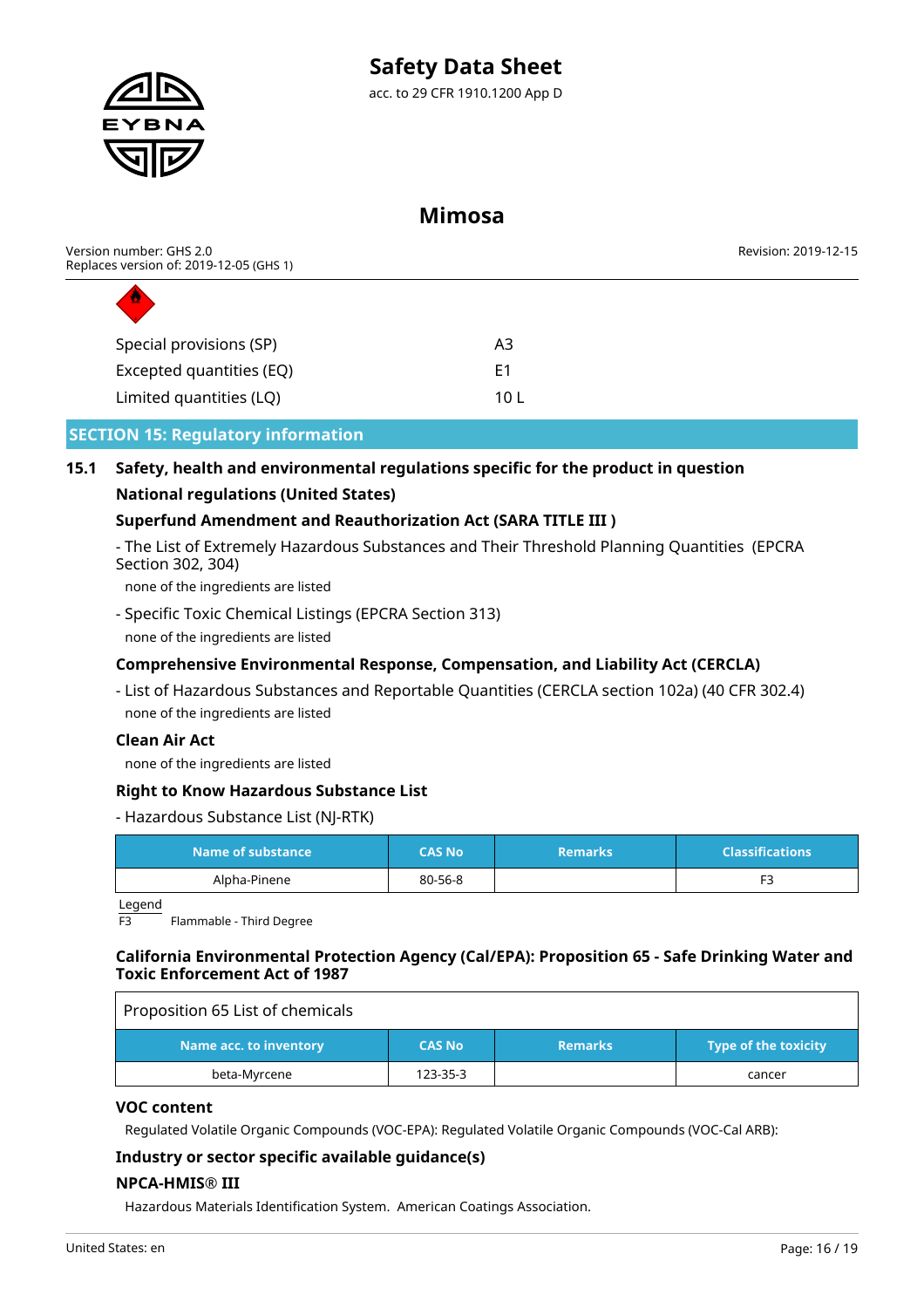



# **Mimosa**

#### Version number: GHS 2.0 Replaces version of: 2019-12-05 (GHS 1)

Revision: 2019-12-15

| <b>Category</b>     | <b>Rating</b> | <b>Description</b>                                                                                                                                              |
|---------------------|---------------|-----------------------------------------------------------------------------------------------------------------------------------------------------------------|
| Chronic             |               | none                                                                                                                                                            |
| <b>Health</b>       |               | temporary or minor injury may occur                                                                                                                             |
| Flammability        |               | material that can be ignited under almost all ambient temperature conditions                                                                                    |
| Physical hazard     |               | material that is normally stable, even under fire conditions, and will not react with wa-<br>ter, polymerize, decompose, condense, or self-react. Non-explosive |
| Personal protection |               |                                                                                                                                                                 |

### **NFPA® 704**

National Fire Protection Association: Standard System for the Identification of the Hazards of Materials for Emergency Response (United States).

| <b>Category</b> | <b>Degree of</b><br>hazard | <b>Description</b>                                                                                    |
|-----------------|----------------------------|-------------------------------------------------------------------------------------------------------|
| Flammability    |                            | material that can be ignited under almost all ambient temperature conditions                          |
| Health          |                            | material that, under emergency conditions, can cause temporary incapacitation or re-<br>sidual injury |
| Instability     |                            | material that is normally stable, even under fire conditions                                          |
| Special hazard  |                            |                                                                                                       |

### **National inventories**

| <b>Country</b> | <b>Inventory</b> | Status                         |
|----------------|------------------|--------------------------------|
| US             | TSCA             | not all ingredients are listed |
| المصمصا        |                  |                                |

Legend<br>TSCA

Toxic Substance Control Act

### **15.2 Chemical Safety Assessment**

Chemical safety assessments for substances in this mixture were not carried out.

### **SECTION 16: Other information, including date of preparation or last revision**

### **Abbreviations and acronyms**

| Abbr.              | <b>Descriptions of used abbreviations</b>                                                                                                                                                                                                            |
|--------------------|------------------------------------------------------------------------------------------------------------------------------------------------------------------------------------------------------------------------------------------------------|
| 49 CFR US DOT      | 49 CFR U.S. Department of Transportation                                                                                                                                                                                                             |
| <b>ACGIH® 2019</b> | From ACGIH®, 2019 TLVs® and BEIs® Book. Copyright 2019. Reprinted with permission. Information on<br>the proper use of the TLVs® and BEIs®: http://www.acgih.org/tlv-bei-guidelines/policies-procedures-<br>presentations/tlv-bei-position-statement |
| Acute Tox.         | Acute toxicity                                                                                                                                                                                                                                       |
| Asp. Tox.          | Aspiration hazard                                                                                                                                                                                                                                    |
| <b>ATE</b>         | <b>Acute Toxicity Estimate</b>                                                                                                                                                                                                                       |
| Cal ARB            | California Air Resources Board                                                                                                                                                                                                                       |
| CAS                | Chemical Abstracts Service (service that maintains the most comprehensive list of chemical substances)                                                                                                                                               |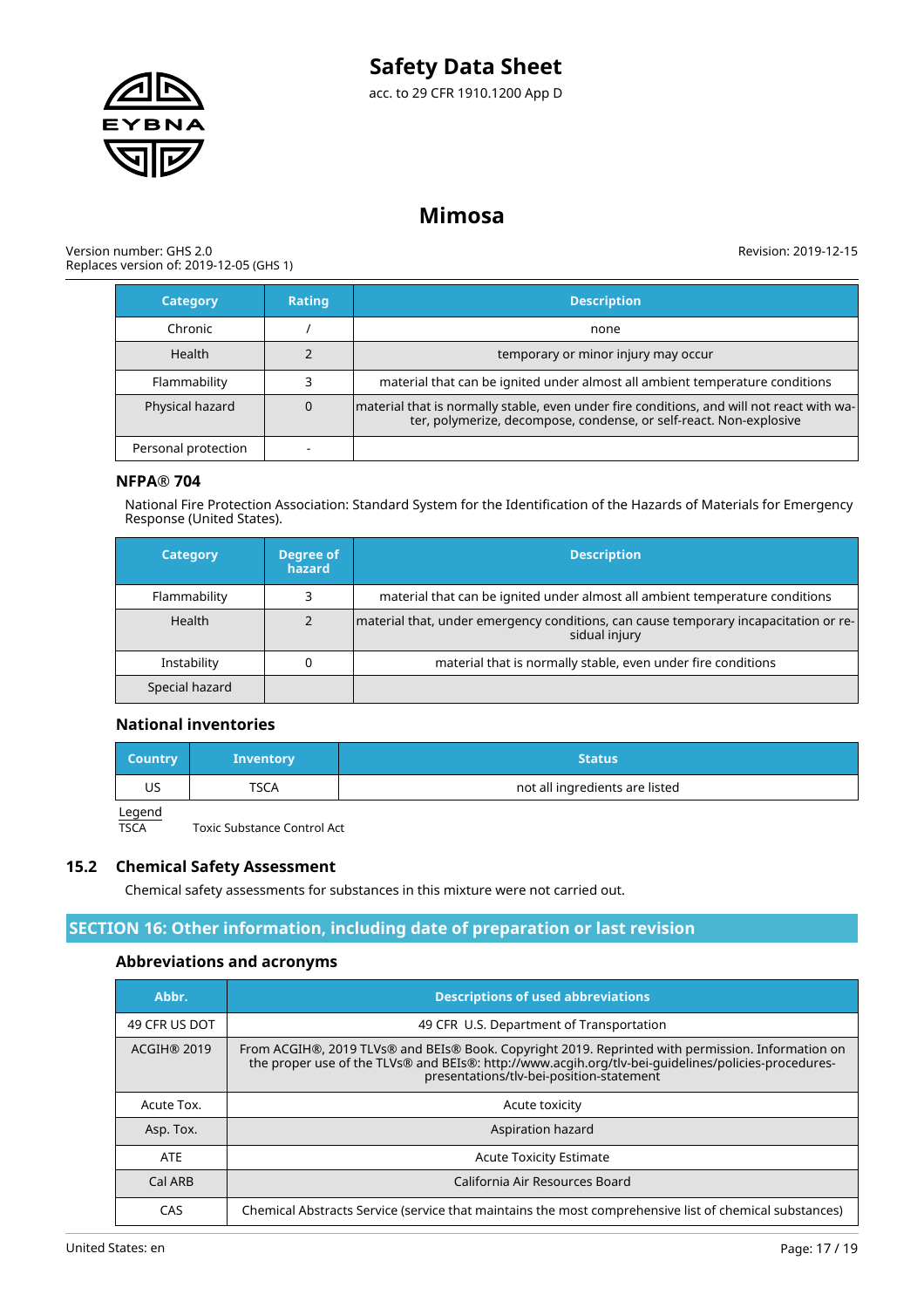

# **Mimosa**

Version number: GHS 2.0 Replaces version of: 2019-12-05 (GHS 1)

**Abbr. Descriptions of used abbreviations** Ceiling-C and Ceiling value DGR Dangerous Goods Regulations (see IATA/DGR) DNEL Derived No-Effect Level DOT PERSONAL DOT Department of Transportation (USA) EC50 Effective Concentration 50 %. The EC50 corresponds to the concentration of a tested substance causing 50 % changes in response (e.g. on growth) during a specified time interval EL50 Effective Loading 50 %: the EL50 corresponds to the loading rate required to produce a response in 50% of the test organisms EmS Emergency Schedule EPA Environmental Protection Agency. An agency of the federal government of the United States charged with protecting human health and the environment ErC50  $\parallel$  = EC50: in this method, that concentration of test substance which results in a 50 % reduction in either growth (EbC50) or growth rate (ErC50) relative to the control ERG No Emergency Response Guidebook - Number Eye Dam.  $\Box$  Seriously damaging to the eye Eye Irrit. In the eye Irritant to the eye Flam. Liq. Production of the contract of the contract of the Flammable liquid GHS "Globally Harmonized System of Classification and Labelling of Chemicals" developed by the United Nations IATA International Air Transport Association IATA/DGR Dangerous Goods Regulations (DGR) for the air transport (IATA) ICAO International Civil Aviation Organization IMDG International Maritime Dangerous Goods Code LC50 Lethal Concentration 50%: the LC50 corresponds to the concentration of a tested substance causing 50 % lethality during a specified time interval LL50 Lethal Loading 50 %: the LL50 corresponds to the loading rate causing 50 % lethality MARPOL International Convention for the Prevention of Pollution from Ships (abbr. of "Marine Pollutant") NPCA-HMIS® III National Paint and Coatings Association: Hazardous Materials Identification System - HMIS® III, Third Edition OSHA **COLLET CONSTRESS CONSTRESS OF A COLLET** OCcupational Safety and Health Administration (United States) PBT PBT PET PERSISTENT PERSISTENT, Bioaccumulative and Toxic PNEC Predicted No-Effect Concentration ppm Parts per million Skin Corr. <sup>2</sup><br>
Skin Corrosive to skin Skin Irrit. In the skin is a set of the skin Irritant to skin in the skin Irritant to skin in the skin is a set of the skin in the skin is a set of the skin in the skin is a set of the skin in the skin is a set of the skin Skin Sens. Skin sensitization STEL | STEL | Short-term exposure limit

Revision: 2019-12-15